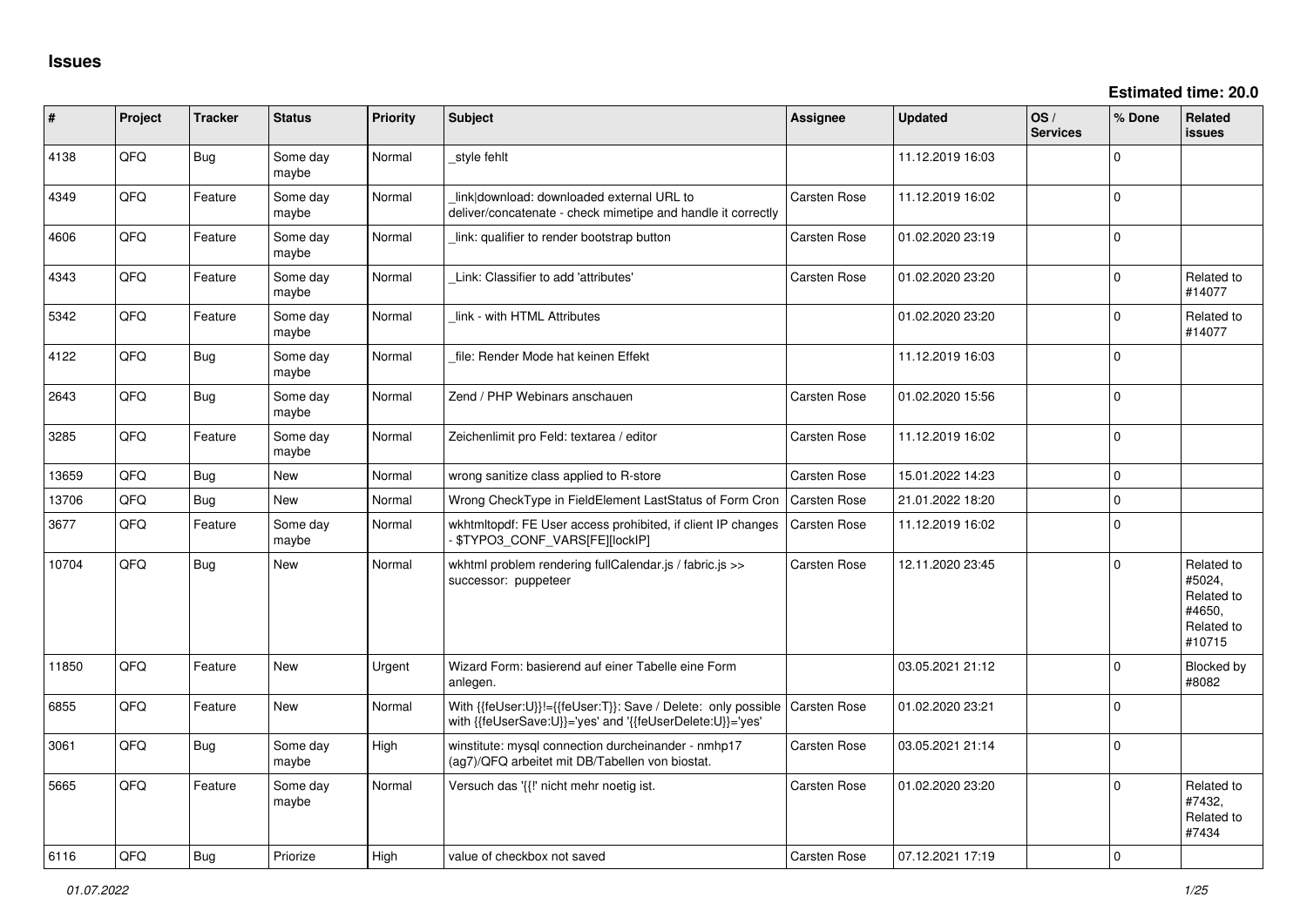| ∦     | Project | <b>Tracker</b> | <b>Status</b>     | <b>Priority</b> | <b>Subject</b>                                                                       | Assignee            | <b>Updated</b>   | OS/<br><b>Services</b> | % Done      | Related<br><b>issues</b>                    |
|-------|---------|----------------|-------------------|-----------------|--------------------------------------------------------------------------------------|---------------------|------------------|------------------------|-------------|---------------------------------------------|
| 4652  | QFQ     | Feature        | Some day<br>maybe | Normal          | UZH CD: Weiterleitung auf benutzerdefinierte 403/404 Seite                           | Carsten Rose        | 01.02.2020 23:20 |                        | $\Omega$    |                                             |
| 13354 | QFQ     | Feature        | <b>New</b>        | Normal          | Using Websocket in QFQ                                                               | Carsten Rose        | 10.11.2021 15:47 |                        | $\Omega$    |                                             |
| 5991  | QFQ     | <b>Bug</b>     | Some day<br>maybe | Normal          | URLs with ' ' or long parameter are problematic                                      | Carsten Rose        | 01.02.2020 23:19 |                        | $\mathbf 0$ |                                             |
| 3332  | QFQ     | Feature        | Some day<br>maybe | Normal          | Uploads: Thumbnails, Details zum hochgeladenen File                                  | Carsten Rose        | 11.12.2019 16:02 |                        | $\Omega$    | Related to<br>#3264,<br>Related to<br>#5333 |
| 7119  | QFQ     | Feature        | <b>New</b>        | Normal          | Upload: scaleDownWidth, scaleDownHeight                                              | Carsten Rose        | 01.02.2020 23:21 |                        | $\Omega$    |                                             |
| 7175  | QFQ     | Feature        | New               | Normal          | Upload: md5 hash as filename                                                         | <b>Carsten Rose</b> | 01.02.2020 23:21 |                        | $\mathbf 0$ |                                             |
| 5706  | QFQ     | <b>Bug</b>     | Some day<br>maybe | Normal          | upload: fileDestination needs to be sanatized                                        | Carsten Rose        | 01.02.2020 23:19 |                        | $\mathbf 0$ |                                             |
| 7850  | QFQ     | Feature        | <b>New</b>        | High            | Upload records: non 'pathFileName' column                                            | <b>Carsten Rose</b> | 03.05.2021 21:14 |                        | $\mathbf 0$ |                                             |
| 6704  | QFQ     | Feature        | Some day<br>maybe | Normal          | Upload Mode: Bilder in Notizen rechts sollen aktuellen<br>Upload repräsentieren.     |                     | 01.02.2020 23:19 |                        | $\Omega$    | Related to<br>#3264                         |
| 5305  | QFQ     | Bug            | <b>New</b>        | Normal          | Upload FormElement: nicht disabled by readonly Form                                  | Carsten Rose        | 16.06.2021 13:43 |                        | $\Omega$    | Related to<br>#9347,<br>Related to<br>#9834 |
| 9947  | QFQ     | Bug            | Priorize          | Normal          | Unwanted error message if missing 'typeAheadSqlPrefetch'                             | Carsten Rose        | 01.02.2020 10:13 |                        | $\Omega$    |                                             |
| 4197  | QFQ     | Feature        | Some day<br>maybe | Normal          | Unit Test fuer JSON Stream von QuickFormQuery.php ><br>doForm()                      | Carsten Rose        | 11.12.2019 16:03 |                        | $\mathbf 0$ |                                             |
| 13943 | QFQ     | <b>Bug</b>     | Priorize          | Normal          | unable to find formgroup                                                             | Enis Nuredini       | 28.05.2022 11:03 |                        | $\mathbf 0$ |                                             |
| 10661 | QFQ     | Bug            | In Progress       | Normal          | Typo3 Warnungen                                                                      | Carsten Rose        | 07.09.2021 13:23 |                        | $\mathbf 0$ | Related to<br>#12440                        |
| 11320 | QFQ     | Feature        | Priorize          | Normal          | Typo3 Version 10 support                                                             | Carsten Rose        | 05.05.2021 22:09 |                        | $\mathbf 0$ |                                             |
| 7219  | QFQ     | Bug            | <b>New</b>        | Normal          | typeSheadSql / typeAheadSqlPrefetch: change to curly<br>braces                       | Carsten Rose        | 01.02.2020 23:21 |                        | $\Omega$    |                                             |
| 10588 | QFQ     | Bug            | <b>New</b>        | Normal          | typeahed Tag: Doku anpassen                                                          | Carsten Rose        | 12.11.2020 23:45 |                        | $\mathbf 0$ |                                             |
| 9077  | QFQ     | <b>Bug</b>     | <b>New</b>        | Normal          | typeAheadSql: report broken SQL                                                      | Carsten Rose        | 29.06.2022 22:35 |                        | $\mathbf 0$ | Related to<br>#4018                         |
| 9221  | QFQ     | Feature        | <b>New</b>        | Normal          | typeAhead: Zeichenlimite ausschalten                                                 | Carsten Rose        | 29.06.2022 22:36 |                        | $\Omega$    |                                             |
| 10116 | QFQ     | Feature        | Some day<br>maybe | Normal          | TypeAhead: Tag - show inside 'input' element                                         | Carsten Rose        | 16.09.2021 15:09 |                        | $\mathbf 0$ |                                             |
| 4457  | QFQ     | Bug            | Priorize          | Normal          | typeahead: pressing return to select an item, saves the form<br>and closes the form. | Benjamin Baer       | 03.01.2022 08:01 |                        | $\Omega$    | Related to<br>#4398                         |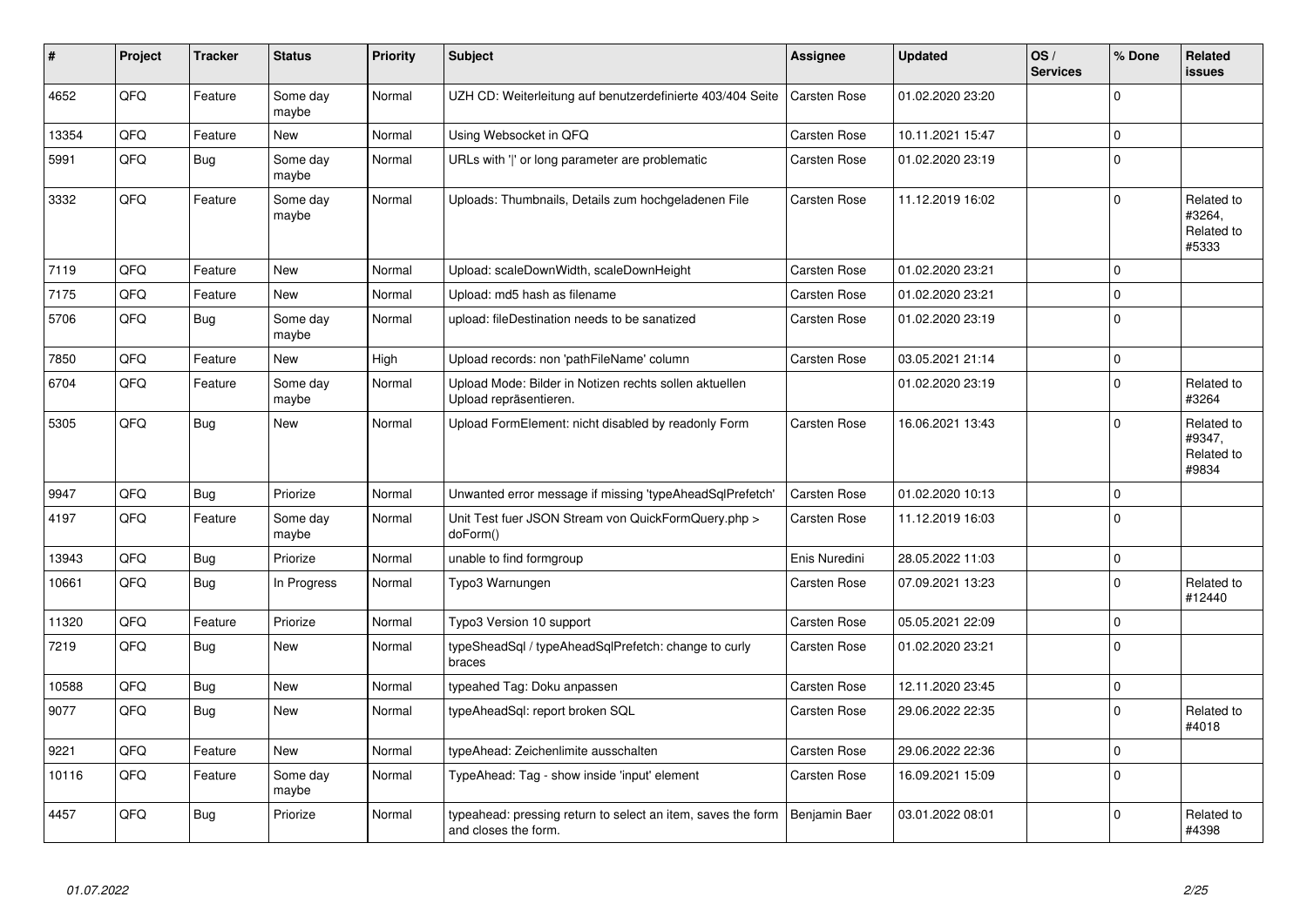| #     | Project | <b>Tracker</b> | <b>Status</b>     | <b>Priority</b> | <b>Subject</b>                                                                                                                                           | Assignee            | <b>Updated</b>   | OS/<br><b>Services</b> | % Done         | Related<br><b>issues</b>                    |
|-------|---------|----------------|-------------------|-----------------|----------------------------------------------------------------------------------------------------------------------------------------------------------|---------------------|------------------|------------------------|----------------|---------------------------------------------|
| 4398  | QFQ     | <b>Bug</b>     | Some day<br>maybe | Normal          | Typeahead: mouse click in a prefilled input opens a single<br>item dropdown with the current value - click on it seems to<br>set the value, not the key. | Benjamin Baer       | 01.02.2020 23:20 |                        | $\mathbf 0$    | Related to<br>#4457                         |
| 4018  | QFQ     | Feature        | <b>New</b>        | Normal          | typeahead: long query parameter / answer triggers 'Attack<br>detected' and purges current SIP storage.                                                   | Carsten Rose        | 29.06.2022 22:46 |                        | $\Omega$       | Related to<br>#9077                         |
| 10640 | QFQ     | Bug            | <b>New</b>        | High            | TypeAhead Tag: FE editierbar trotz readOnly                                                                                                              | Carsten Rose        | 03.05.2021 21:12 |                        | $\mathbf 0$    | Related to<br>#7795                         |
| 5805  | QFQ     | Feature        | Some day<br>maybe | Normal          | TypeAHead SQL value instead of key stored                                                                                                                |                     | 01.02.2020 23:19 |                        | 0              | Related to<br>#5444                         |
| 3895  | QFQ     | <b>Bug</b>     | Some day<br>maybe | Normal          | typeahead pedantic: on lehrkredit Idap webpass - if only one<br>person is in dropdown, such person can't be selected                                     | Carsten Rose        | 11.12.2019 16:03 |                        | $\overline{0}$ |                                             |
| 5894  | QFQ     | Feature        | Feedback          | Normal          | Typeahead in Report: show/hide rows dynamically                                                                                                          | Carsten Rose        | 18.02.2022 08:50 |                        | $\overline{0}$ | Related to<br>#5893.<br>Related to<br>#5885 |
| 5895  | QFQ     | Feature        | Some day<br>maybe | Normal          | Tutorial: List of all QFQ Features                                                                                                                       |                     | 01.02.2020 23:19 |                        | $\overline{0}$ |                                             |
| 12400 | QFQ     | Feature        | <b>New</b>        | Normal          | Tutorial ist in QFQ Doku, Wird in der Suche gefunden, es<br>gibt aber kein Menupunkt - Inhalt ueberpruefen                                               | Carsten Rose        | 03.05.2021 20:45 |                        | $\overline{0}$ |                                             |
| 12187 | QFQ     | <b>Bug</b>     | New               | Normal          | Trigger FormAsFile() via Report: probably problem with multi<br>DB setup                                                                                 | Carsten Rose        | 20.03.2021 21:20 |                        | 0              |                                             |
| 8044  | QFQ     | Feature        | Priorize          | Normal          | Transaction: a) Form, b) Report                                                                                                                          | Carsten Rose        | 05.05.2021 22:14 |                        | $\overline{0}$ | Related to<br>#8043                         |
| 9968  | QFQ     | Feature        | Priorize          | Normal          | Tooltip in Links for Developer                                                                                                                           | <b>Carsten Rose</b> | 01.02.2020 23:17 |                        | 0              |                                             |
| 7456  | QFQ     | Bug            | Some day<br>maybe | Low             | Todos in Code: solve or make ticket                                                                                                                      | Carsten Rose        | 16.09.2021 15:10 |                        | 0              |                                             |
| 12664 | QFQ     | Feature        | <b>New</b>        | Normal          | TinyMCE: report/remove malicous HTML/JS Code                                                                                                             | Carsten Rose        | 19.03.2022 17:47 |                        | 0              | Related to<br>#14320                        |
| 7239  | QFQ     | Feature        | New               | Normal          | TinyMCE: html tag whitelist                                                                                                                              | Carsten Rose        | 01.02.2020 23:21 |                        | $\mathbf 0$    | Related to<br>#14320                        |
| 14455 | QFQ     | Support        | New               | Normal          | TinyMCE: Activate save button after upload picture over<br>drag&drop                                                                                     | Enis Nuredini       | 01.07.2022 08:37 |                        | $\overline{0}$ |                                             |
| 12439 | QFQ     | Feature        | In Progress       | Normal          | TinyMCE Paste from Word & Character Count/Limit                                                                                                          | <b>Carsten Rose</b> | 05.05.2021 22:15 |                        | 0              |                                             |
| 12186 | QFQ     | Feature        | <b>New</b>        | High            | TinyMCE Config für Objekte                                                                                                                               | Carsten Rose        | 07.12.2021 17:19 |                        | 0              | <b>Blocks</b><br>#12632                     |
| 10782 | QFQ     | Feature        | Feedback          | Normal          | Tiny MCE: Image Upload                                                                                                                                   | Enis Nuredini       | 16.05.2022 23:16 |                        | $\mathbf 0$    | Related to<br>#12452                        |
| 9704  | QFQ     | Feature        | Some day<br>maybe | Normal          | Thumbnails Generieren beim Splitten von PDF Files                                                                                                        | Carsten Rose        | 11.12.2019 16:01 |                        | 0              |                                             |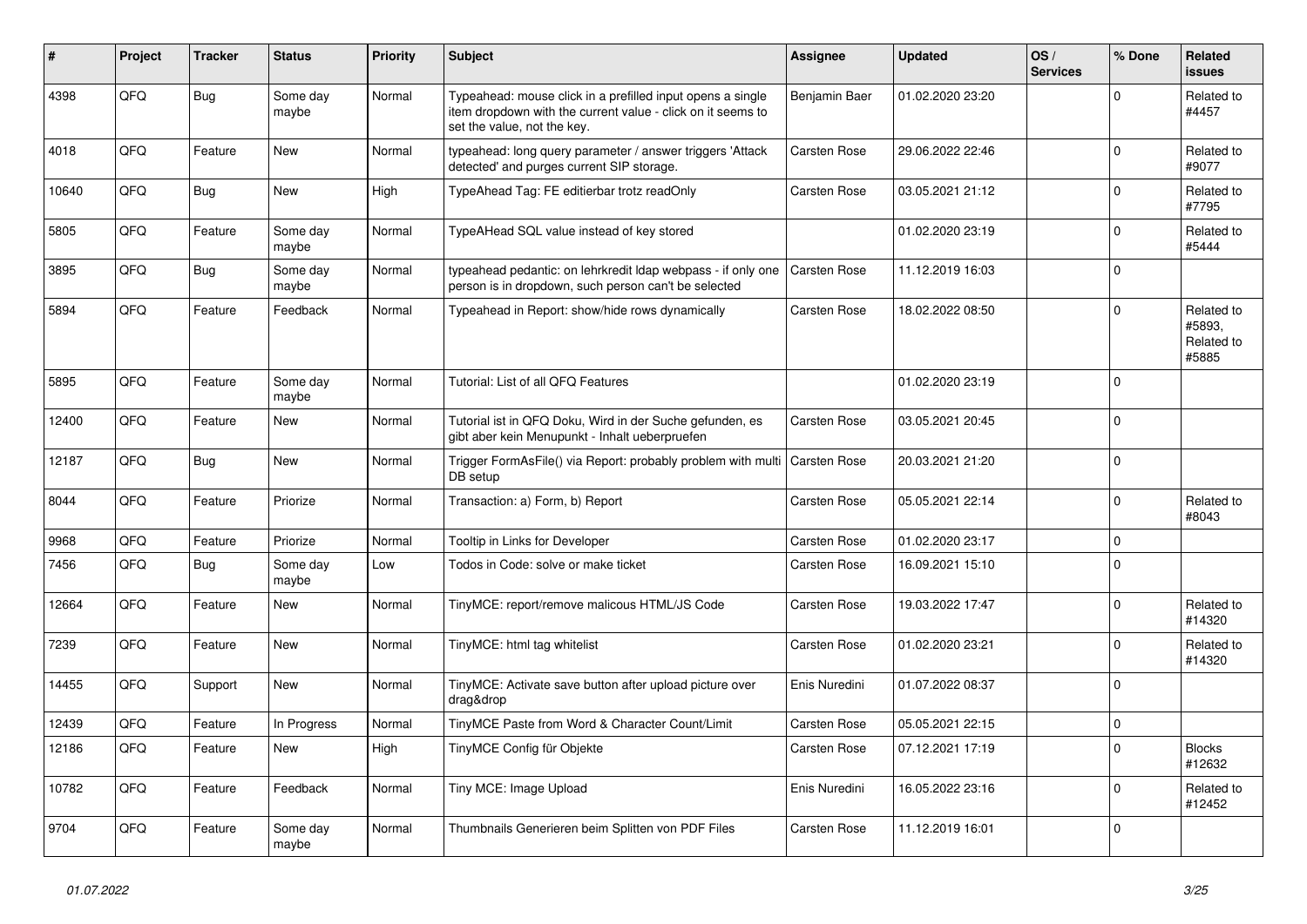| ∦     | Project | <b>Tracker</b> | <b>Status</b>     | <b>Priority</b> | <b>Subject</b>                                                                                            | <b>Assignee</b>     | <b>Updated</b>   | OS/<br><b>Services</b> | % Done         | Related<br><b>issues</b>                    |
|-------|---------|----------------|-------------------|-----------------|-----------------------------------------------------------------------------------------------------------|---------------------|------------------|------------------------|----------------|---------------------------------------------|
| 5452  | QFQ     | Feature        | Some day<br>maybe | Normal          | Thumbnails from PDF: bad quality                                                                          |                     | 01.02.2020 23:20 |                        | $\Omega$       |                                             |
| 7402  | QFQ     | Bug            | Some day<br>maybe | Normal          | thumbnail cache: outdated picture when permission denied<br>and permission resolved.                      |                     | 01.02.2020 23:20 |                        | $\mathbf 0$    |                                             |
| 4757  | QFQ     | Feature        | Some day<br>maybe | Normal          | Test subrecord: download links ok? Links ok?                                                              | Carsten Rose        | 01.02.2020 23:20 |                        | $\Omega$       |                                             |
| 8056  | QFQ     | Feature        | Some day<br>maybe | Normal          | Termin Organisation (Reservation)                                                                         |                     | 01.02.2020 23:19 |                        | $\Omega$       | Related to<br>#8658                         |
| 4816  | QFQ     | Feature        | Some day<br>maybe | Normal          | Templates for QFQ Reports (Tables, Radios, )                                                              |                     | 01.02.2020 23:20 |                        | $\mathbf 0$    |                                             |
| 10345 | QFQ     | Feature        | New               | Normal          | Templates - Patterns QFQ Style                                                                            |                     | 03.05.2021 21:01 |                        | $\Omega$       | Related to<br>#10713                        |
| 4549  | QFQ     | Bug            | Some day<br>maybe | Normal          | TemplateGroups: FE.type SELECT loose selected value<br>after save                                         | Carsten Rose        | 01.02.2020 23:20 |                        | $\Omega$       | Related to<br>#4548,<br>Related to<br>#4771 |
| 3588  | QFQ     | Bug            | Some day<br>maybe | Normal          | templateGroup: versteckte Elemente werden weiterhin<br>gespeichert.                                       | Carsten Rose        | 11.12.2019 16:02 |                        | $\Omega$       |                                             |
| 3385  | QFQ     | Feature        | Some day<br>maybe | Normal          | templateGroup: insert/update/delete non primary records                                                   | Carsten Rose        | 11.12.2019 16:02 |                        | $\Omega$       |                                             |
| 7521  | QFQ     | Feature        | New               | Normal          | TemplateGroup: fe.type=upload                                                                             | Carsten Rose        | 01.02.2020 23:21 |                        | $\Omega$       | Related to<br>#9706                         |
| 3882  | QFQ     | Bug            | Some day<br>maybe | Normal          | templateGroup: disable 'add' if limit is reached - funktioniert<br>nicht wenn bereits records existierten | <b>Carsten Rose</b> | 11.12.2019 16:03 |                        | 0              |                                             |
| 12702 | QFQ     | Bug            | <b>New</b>        | High            | templateGroup: broken in multiDb Setup                                                                    | Carsten Rose        | 14.12.2021 16:02 |                        | $\Omega$       |                                             |
| 12045 | QFQ     | <b>Bug</b>     | New               | Normal          | templateGroup afterSave FE: Aufruf ohne<br>sqlHonorFormElements funktioniert nicht                        | Carsten Rose        | 18.02.2021 16:33 |                        | $\Omega$       |                                             |
| 12716 | QFQ     | <b>Bug</b>     | New               | Normal          | template group: Pattern only applied to first instance                                                    | Carsten Rose        | 19.03.2022 17:47 |                        | $\mathbf 0$    |                                             |
| 4445  | QFQ     | Feature        | Some day<br>maybe | Normal          | template group: Option to simulate fieldset                                                               |                     | 28.06.2021 14:11 |                        | $\mathbf 0$    |                                             |
| 10506 | QFQ     | Bug            | New               | High            | Template Group broken on MultiDB instance                                                                 | Carsten Rose        | 03.05.2021 21:12 |                        | $\mathbf 0$    | Related to<br>#10505                        |
| 6970  | QFQ     | Feature        | Some day<br>maybe | Normal          | tablesorter: default fuer 'sortReset' aendern von 'Ctrl' zu 'Alt'   Benjamin Baer                         |                     | 01.02.2020 23:21 |                        | $\overline{0}$ |                                             |
| 12679 | QFQ     | Feature        | New               | Normal          | tablesorter: custom column width                                                                          | Carsten Rose        | 16.06.2021 11:10 |                        | 0              |                                             |
| 11892 | QFQ     | Feature        | New               | Normal          | tablesorter: columns with links are hard to order - new<br>qualifier 'Y: <ord>'</ord>                     | Enis Nuredini       | 23.03.2022 09:22 |                        | $\mathbf 0$    |                                             |
| 9130  | QFQ     | Feature        | Some day<br>maybe | Normal          | tablesorter: Automatic Row numbering / Zeilenummer                                                        | Benjamin Baer       | 01.02.2020 23:22 |                        | 0              |                                             |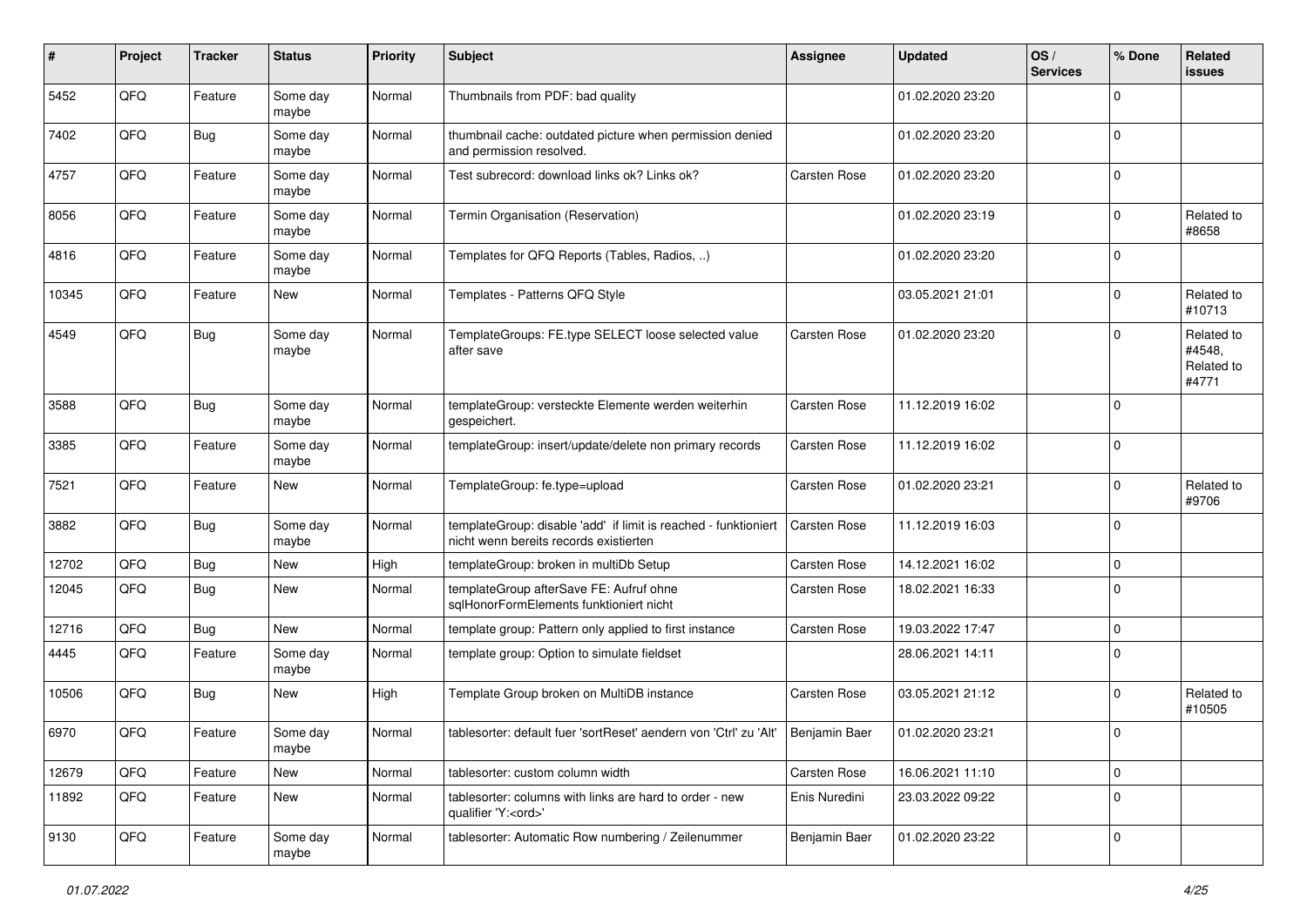| #     | <b>Project</b> | <b>Tracker</b> | <b>Status</b>     | <b>Priority</b> | <b>Subject</b>                                                                                       | <b>Assignee</b>                                        | <b>Updated</b>   | OS/<br><b>Services</b> | % Done      | Related<br>issues                             |                      |
|-------|----------------|----------------|-------------------|-----------------|------------------------------------------------------------------------------------------------------|--------------------------------------------------------|------------------|------------------------|-------------|-----------------------------------------------|----------------------|
| 10745 | QFQ            | Feature        | Some day<br>maybe | Normal          | <b>Tablesorter Excel Export</b>                                                                      | Carsten Rose                                           | 16.09.2021 15:09 |                        | $\Omega$    |                                               |                      |
| 14304 | QFQ            | <b>Bug</b>     | <b>New</b>        | Normal          | table sorter view safer does not work                                                                | Carsten Rose                                           | 10.06.2022 11:49 |                        | $\mathbf 0$ |                                               |                      |
| 4258  | QFQ            | Feature        | Some day<br>maybe | High            | <b>System Defaults: Forms</b>                                                                        | Carsten Rose                                           | 03.05.2021 21:14 |                        | $\mathbf 0$ |                                               |                      |
| 10114 | QFQ            | Feature        | <b>New</b>        | High            | Symbol (Link): 'G:' (Glyphicon) replaced by 'i:' (icon)                                              |                                                        | 07.12.2021 17:19 |                        | $\mathbf 0$ | Related to<br>#3797,<br>Related to<br>#4194   |                      |
| 12520 | QFQ            | <b>Bug</b>     | <b>New</b>        | Normal          | Switch FE User: still active even FE User session expired                                            | Carsten Rose                                           | 19.03.2022 17:48 |                        | $\Omega$    |                                               |                      |
| 12477 | QFQ            | Feature        | <b>New</b>        | Normal          | Support for refactoring: Form, FormElement, diverse<br>Tabellen/Spalten, tt-content Records          | Carsten Rose                                           | 03.05.2021 20:45 |                        | $\mathbf 0$ |                                               |                      |
| 7574  | QFQ            | <b>Bug</b>     | <b>New</b>        | Normal          | Substitute error: form element not reported / dont parse<br>Form.note                                | Carsten Rose                                           | 01.02.2020 23:21 |                        | $\Omega$    |                                               |                      |
| 7281  | QFQ            | <b>Bug</b>     | Some day<br>maybe | Normal          | Subrecords: on large screen separator line too short                                                 |                                                        | 01.02.2020 23:19 |                        | $\Omega$    |                                               |                      |
| 12135 | QFQ            | Feature        | New               | Normal          | Subrecord: Notiz                                                                                     |                                                        | 24.04.2021 16:58 |                        | $\pmb{0}$   |                                               |                      |
| 11955 | QFQ            | Feature        | <b>New</b>        | Normal          | subrecord: new title option to set <th> attributes - e.g. to<br/>customize tablesorter options.</th> | attributes - e.g. to<br>customize tablesorter options. | Carsten Rose     | 03.05.2021 20:47       |             | $\mathbf 0$                                   | Related to<br>#11775 |
| 8187  | QFQ            | Feature        | <b>New</b>        | Normal          | Subrecord: enable/hide new button - make new/edit/delete<br>customizeable.                           | Carsten Rose                                           | 06.03.2021 18:44 |                        | $\mathbf 0$ | Related to<br>#11326                          |                      |
| 3432  | QFQ            | Feature        | New               | Normal          | subrecord: dynamicUpdate                                                                             | Carsten Rose                                           | 11.06.2020 21:10 |                        | $\Omega$    | Related to<br>#5691                           |                      |
| 11775 | QFQ            | Feature        | New               | Normal          | Subrecord Tooltip pro Feld                                                                           | Carsten Rose                                           | 18.12.2020 15:22 |                        | $\mathbf 0$ | Related to<br>#11955                          |                      |
| 12413 | QFQ            | Feature        | <b>New</b>        | Normal          | STORE_TYPO3: enhance for {{be_users.email:T}},<br>{{fe users.email:T}}                               | <b>Carsten Rose</b>                                    | 03.05.2021 20:45 |                        | $\Omega$    | Related to<br>#12412,<br>Related to<br>#10012 |                      |
| 9173  | QFQ            | <b>Bug</b>     | Priorize          | Urgent          | Stale Record Lock: Firefox                                                                           | Carsten Rose                                           | 03.05.2021 21:14 |                        | $\mathbf 0$ | Related to<br>#9789                           |                      |
| 10081 | QFQ            | <b>Bug</b>     | <b>New</b>        | High            | Stale record lock after 'forbidden' character                                                        | Carsten Rose                                           | 03.05.2021 21:12 |                        | $\Omega$    | Related to<br>#10082,<br>Related to<br>#9789  |                      |
| 9129  | QFQ            | Feature        | New               | Normal          | sqlValidate: Message as notification, not as error                                                   | Carsten Rose                                           | 01.02.2020 23:22 |                        | $\mathbf 0$ | Related to<br>#9128                           |                      |
| 4026  | QFQ            | Feature        | Some day<br>maybe | Normal          | sglLog.sgl: log number of FE.id                                                                      | Carsten Rose                                           | 11.12.2019 16:03 |                        | $\mathbf 0$ | Related to<br>#5458                           |                      |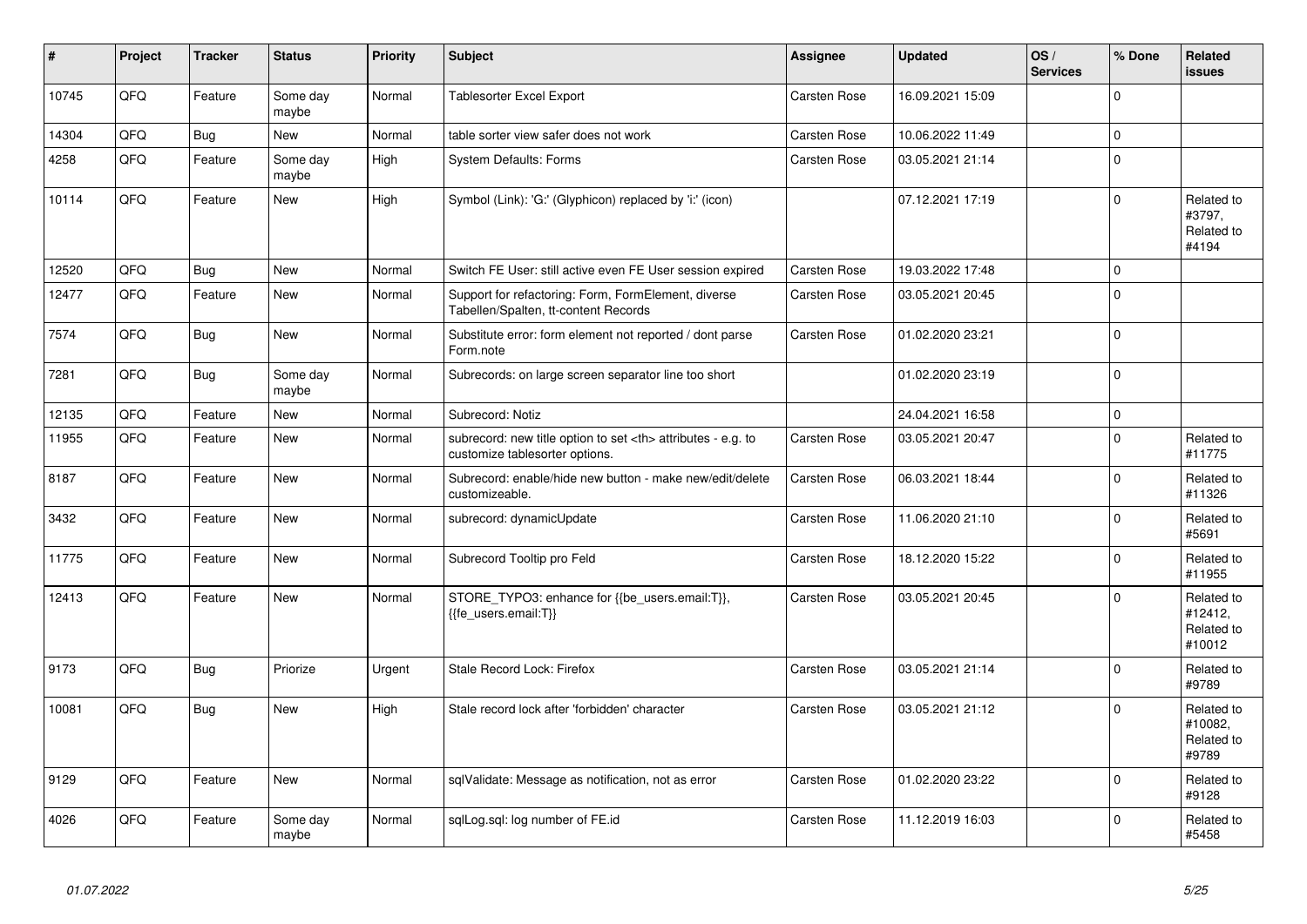| #     | Project | <b>Tracker</b> | <b>Status</b>     | <b>Priority</b> | <b>Subject</b>                                                                                      | <b>Assignee</b>     | <b>Updated</b>   | OS/<br><b>Services</b> | % Done      | Related<br>issues                             |
|-------|---------|----------------|-------------------|-----------------|-----------------------------------------------------------------------------------------------------|---------------------|------------------|------------------------|-------------|-----------------------------------------------|
| 3941  | QFQ     | Feature        | Some day<br>maybe | Normal          | sqlAfter: es sollten mehrere moeglich sein                                                          | <b>Carsten Rose</b> | 11.12.2019 16:03 |                        | $\Omega$    | Related to<br>#3942                           |
| 12504 | QFQ     | Feature        | Priorize          | Normal          | sql.log: report fe.id                                                                               | Carsten Rose        | 05.05.2021 22:09 |                        | $\mathbf 0$ |                                               |
| 4050  | QFQ     | Feature        | New               | Normal          | sql.log: 1) FormElement ID which causes a specific action,<br>2) Result in the same row.            | Carsten Rose        | 15.04.2020 11:35 |                        | $\Omega$    | Related to<br>#5458                           |
| 12545 | QFQ     | Bug            | <b>New</b>        | Urgent          | sql.log not created / updated                                                                       | Carsten Rose        | 14.12.2021 16:02 |                        | $\mathbf 0$ |                                               |
| 8806  | QFQ     | Feature        | New               | Normal          | SQL Function nl2br                                                                                  | Carsten Rose        | 01.02.2020 23:22 |                        | 0           |                                               |
| 9928  | QFQ     | Feature        | Priorize          | Normal          | SpecialColumnName: a) Deprecated: ' AS "_+tag " ', b)<br>New: ' AS "_ <tag1><tag2>" '</tag2></tag1> | <b>Carsten Rose</b> | 01.02.2020 23:17 |                        | $\Omega$    | Related to<br>#9929                           |
| 7683  | QFQ     | Feature        | New               | Normal          | Special column names in '{{ SELECT  AS _link }}' should<br>be detected                              | Carsten Rose        | 01.02.2020 23:21 |                        | $\Omega$    |                                               |
| 4442  | QFQ     | Feature        | Some day<br>maybe | Normal          | Special Column Name: _link - new symbol G (Glyph) to<br>choose any available symbol                 |                     | 11.12.2019 16:02 |                        | $\Omega$    |                                               |
| 12512 | QFQ     | Bug            | <b>New</b>        | Normal          | Some MySQL Installation can't use 'stored procedures'                                               | Carsten Rose        | 19.03.2022 17:48 |                        | 0           |                                               |
| 12532 | QFQ     | Feature        | New               | High            | SIP-Parameter bei Seitenaufruf in Browser-Console<br>anzeigen                                       | Carsten Rose        | 07.12.2021 17:19 |                        | $\mathbf 0$ | Related to<br>#11893,<br>Related to<br>#14187 |
| 9707  | QFQ     | Feature        | <b>New</b>        | Normal          | SIP security: encode pageld and check pageld on decode                                              | <b>Carsten Rose</b> | 01.02.2020 23:22 |                        | $\Omega$    |                                               |
| 9121  | QFQ     | Bug            | Priorize          | High            | sip links have r and __dbIndexData set                                                              | Carsten Rose        | 12.06.2021 10:41 |                        | $\mathbf 0$ |                                               |
| 7107  | QFQ     | Feature        | Some day<br>maybe | Normal          | Showcase Registration Tool: Anmeldung / Administration :<br>Liste Anmeldungen / Emaileinaldung      | Carsten Rose        | 11.12.2019 16:01 |                        | $\Omega$    |                                               |
| 3537  | QFQ     | Feature        | Some day<br>maybe | Low             | SHOW COLUMNS FROM tableName - Extend '{{!'<br>definition                                            | Carsten Rose        | 11.12.2019 16:02 |                        | $\Omega$    |                                               |
| 8963  | QFQ     | Feature        | Priorize          | Normal          | Setting values in a store: flexible way                                                             | Carsten Rose        | 05.05.2021 22:10 |                        | $\Omega$    | Related to<br>#8975                           |
| 4551  | QFQ     | Feature        | Some day<br>maybe | Normal          | Set 'pills' via dynamicUpdate to show/hide/disabled                                                 |                     | 01.02.2020 23:20 |                        | $\Omega$    | Related to<br>#3752                           |
| 4956  | QFQ     | Feature        | Some day<br>maybe | Normal          | Sendmail: Benutzerdefinierte Headers                                                                | Carsten Rose        | 11.12.2019 16:02 |                        | $\mathbf 0$ |                                               |
| 7014  | QFQ     | Bug            | New               | Normal          | Sending invalid emails succeeds when<br>debug.redirectAllMailTo is set                              | Carsten Rose        | 01.02.2020 23:21 |                        | 0           |                                               |
| 11080 | QFQ     | Feature        | New               | Normal          | Send MQTT messages                                                                                  | Carsten Rose        | 29.08.2020 19:49 |                        | 0           |                                               |
| 13899 | QFQ     | Bug            | ToDo              | Normal          | Selenium: zum laufen bringen                                                                        | Enis Nuredini       | 25.03.2022 10:24 |                        | $\mathbf 0$ |                                               |
| 13900 | QFQ     | Feature        | Priorize          | Normal          | Selenium: Check das Cookie/PDF funktioniert                                                         | Enis Nuredini       | 25.03.2022 12:45 |                        | 0           |                                               |
| 14227 | QFQ     | Feature        | New               | Normal          | Selenium Konkurrenz: cypress.io                                                                     | Enis Nuredini       | 28.05.2022 11:02 |                        | 0           |                                               |
| 7616  | QFQ     | Bug            | Priorize          | Normal          | Selectlist with Enum & Dynamic Update                                                               | Carsten Rose        | 01.02.2020 10:13 |                        | 0           |                                               |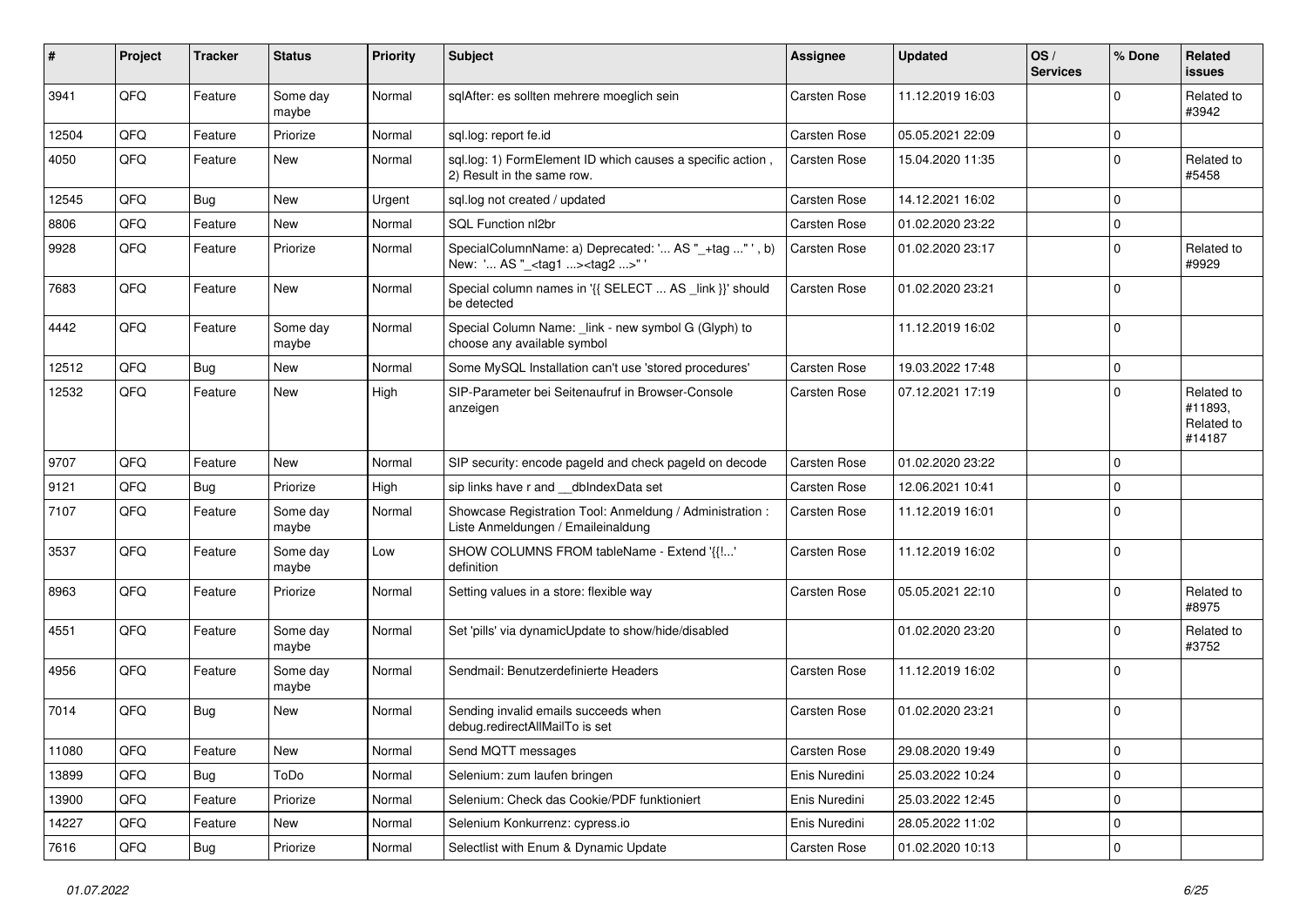| #     | Project | <b>Tracker</b> | <b>Status</b>     | <b>Priority</b> | <b>Subject</b>                                                                                     | <b>Assignee</b> | <b>Updated</b>   | OS/<br><b>Services</b> | % Done      | Related<br>issues    |
|-------|---------|----------------|-------------------|-----------------|----------------------------------------------------------------------------------------------------|-----------------|------------------|------------------------|-------------|----------------------|
| 7519  | QFQ     | Feature        | New               | Normal          | Select: Multi                                                                                      | Carsten Rose    | 01.02.2020 23:22 |                        | $\Omega$    |                      |
| 7730  | QFQ     | Feature        | Priorize          | Normal          | SELECT Box: title in between                                                                       | Benjamin Baer   | 01.02.2020 23:22 |                        | $\Omega$    |                      |
| 11076 | QFQ     | Feature        | In Progress       | Normal          | SELECT  AS _websocket                                                                              | Carsten Rose    | 30.08.2020 17:49 |                        | $\Omega$    |                      |
| 3727  | QFQ     | Feature        | <b>New</b>        | High            | Security: Session Hijacking erschweren                                                             | Carsten Rose    | 03.05.2021 21:14 |                        | 0           |                      |
| 880   | QFQ     | Feature        | Some day<br>maybe | Urgent          | Security: PHP, SQL Injection, XSS                                                                  |                 | 03.05.2021 21:14 |                        | 0           | Related to<br>#14320 |
| 5428  | QFQ     | Feature        | Some day<br>maybe | Normal          | secure thumbnail: late render on access.                                                           | Carsten Rose    | 01.02.2020 23:20 |                        | $\Omega$    |                      |
| 5366  | QFQ     | Feature        | Priorize          | Normal          | Saving with keyboard shortcuts                                                                     | Benjamin Baer   | 21.03.2022 09:47 |                        | $\Omega$    |                      |
| 12974 | QFQ     | <b>Bug</b>     | New               | High            | Sanitize Queries in Action-Elements                                                                | Carsten Rose    | 07.12.2021 17:19 |                        | $\Omega$    |                      |
| 9394  | QFQ     | Feature        | Priorize          | Normal          | REST: allow for non numerical ids in get requests                                                  | Carsten Rose    | 05.05.2021 22:10 |                        | $\mathbf 0$ |                      |
| 7921  | QFQ     | Feature        | Some day<br>maybe | Normal          | Rest API Export: URL kuerzer machen                                                                |                 | 01.02.2020 23:19 |                        | $\Omega$    |                      |
| 14028 | QFQ     | Feature        | New               | Normal          | Required notification: visual nicer                                                                | Enis Nuredini   | 28.05.2022 11:01 |                        | $\mathbf 0$ |                      |
| 4454  | QFQ     | Bug            | Some day<br>maybe | Normal          | Required Elements: multiple elements in a row - whole row<br>marked if only one input is empty.    | Benjamin Baer   | 01.02.2020 23:20 |                        | $\mathbf 0$ |                      |
| 9855  | QFQ     | Bug            | <b>New</b>        | Normal          | <b>Required Check</b>                                                                              |                 | 01.02.2020 15:56 |                        | 0           |                      |
| 5129  | QFQ     | Feature        | Some day<br>maybe | Normal          | Reports: SQL fuer x Achse und y Achse                                                              |                 | 11.12.2019 16:02 |                        | $\Omega$    |                      |
| 5345  | QFQ     | Feature        | <b>New</b>        | Normal          | Report: UPDATE / INSERT / DELETE statements should<br>trigger subqueries, depending on the result. | Carsten Rose    | 27.05.2020 16:11 |                        | $\Omega$    |                      |
| 9811  | QFQ     | Feature        | <b>New</b>        | Normal          | Report: tag every n'th row                                                                         | Carsten Rose    | 01.02.2020 23:22 |                        | $\mathbf 0$ |                      |
| 4435  | QFQ     | Feature        | Some day<br>maybe | Normal          | Report: striptags - specify allowed tags                                                           |                 | 01.02.2020 23:20 |                        | $\Omega$    |                      |
| 14323 | QFQ     | Bug            | In Progress       | Normal          | Report: render=both single - no impact                                                             | Carsten Rose    | 19.06.2022 18:31 |                        | 0           |                      |
| 3991  | QFQ     | Feature        | Some day<br>maybe | Normal          | report: Columnname '_skipWrap' skips 'fbeg', 'fend'                                                | Carsten Rose    | 11.12.2019 16:03 |                        | $\Omega$    |                      |
| 9052  | QFQ     | Feature        | Feedback          | High            | Report: CodeMirror with SQL Syntax Highlight in FE                                                 | Enis Nuredini   | 08.06.2022 10:25 |                        | $\mathbf 0$ |                      |
| 3967  | QFQ     | Feature        | Some day<br>maybe | High            | Report: Checkbox, Radio, Dropdown, Input welches ohne<br>Submit funktioniert - 'Inline-Form'       | Carsten Rose    | 03.05.2021 21:14 |                        | $\Omega$    |                      |
| 11534 | QFQ     | Feature        | New               | Normal          | Report: Action on selected rows - Table batchprocessing<br>feature                                 |                 | 18.11.2020 08:15 |                        | 0           |                      |
| 9535  | QFQ     | <b>Bug</b>     | Feedback          | Normal          | Report:  AS '_vertical' - column to wide - vertical >> rot45,<br>rot90                             | Benjamin Baer   | 01.02.2020 15:56 |                        | $\mathbf 0$ |                      |
| 10463 | QFQ     | Feature        | New               | Normal          | Report_link: expliztes setzen von HTML Tags (Bedarf fuer<br>'data-selenium' & 'id')                | Enis Nuredini   | 23.03.2022 09:23 |                        | $\Omega$    | Related to<br>#7648  |
| 6723  | QFQ     | Feature        | New               | Normal          | Report QFQ Installation and Version                                                                | Carsten Rose    | 12.06.2021 09:07 |                        | 0           |                      |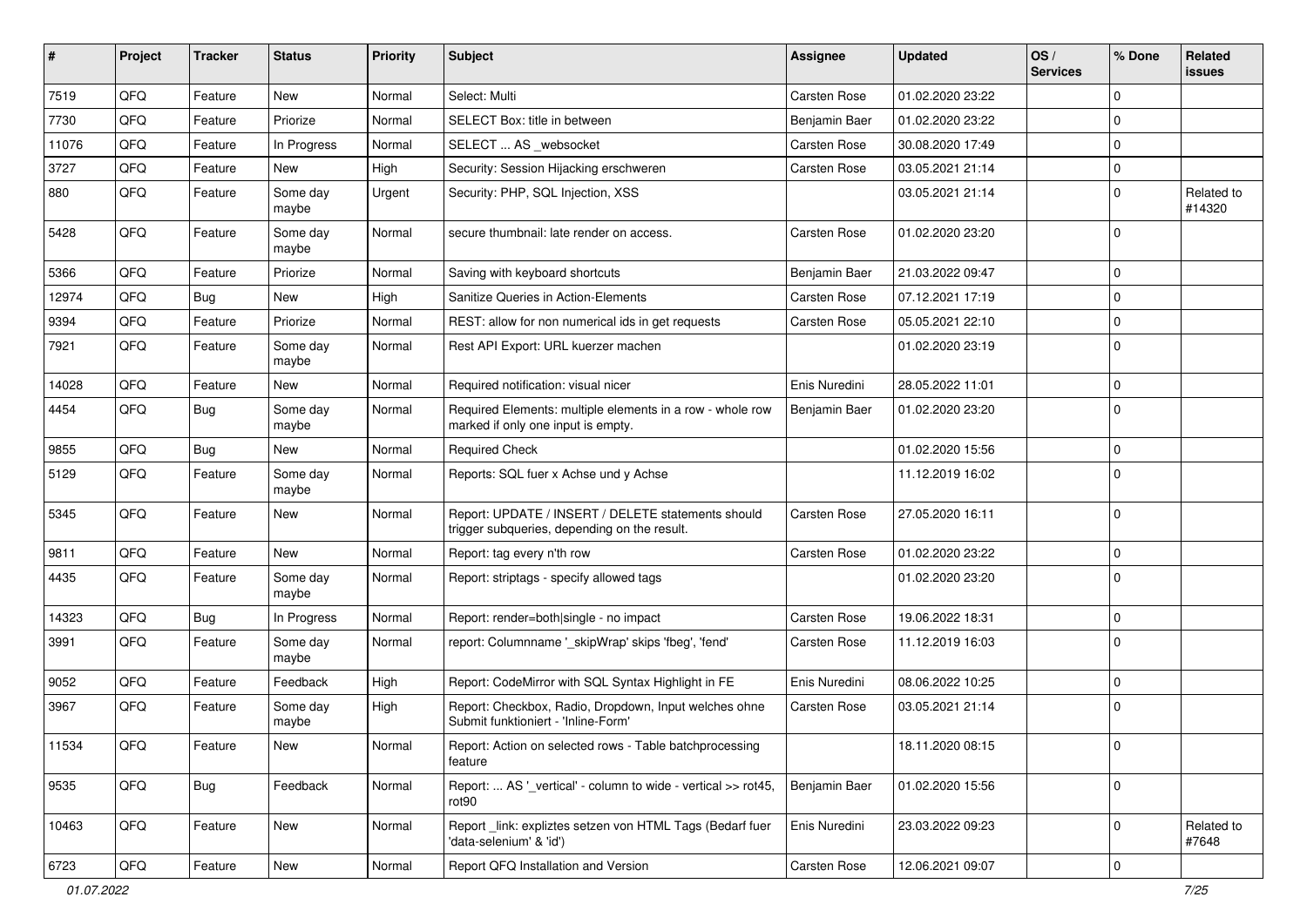| #     | Project | <b>Tracker</b> | <b>Status</b>     | <b>Priority</b> | <b>Subject</b>                                                                      | Assignee            | <b>Updated</b>   | OS/<br><b>Services</b> | % Done      | Related<br><b>issues</b>                                               |
|-------|---------|----------------|-------------------|-----------------|-------------------------------------------------------------------------------------|---------------------|------------------|------------------------|-------------|------------------------------------------------------------------------|
| 7261  | QFQ     | Bug            | <b>New</b>        | Normal          | Report pathFilename for user without path, only the filename                        | <b>Carsten Rose</b> | 01.02.2020 23:21 |                        | $\Omega$    |                                                                        |
| 9983  | QFQ     | Feature        | <b>New</b>        | Normal          | Report Notation: new keyword 'range'                                                | Carsten Rose        | 01.02.2020 15:55 |                        | $\mathbf 0$ |                                                                        |
| 8975  | QFQ     | Feature        | New               | Normal          | Report Notation: 2.0                                                                | Carsten Rose        | 01.02.2020 23:22 |                        | $\mathbf 0$ | Related to<br>#8963                                                    |
| 11323 | QFQ     | Feature        | Some day<br>maybe | Normal          | Report Frontend Editor Modal + Codemirror                                           | Carsten Rose        | 16.09.2021 15:10 |                        | $\Omega$    | Related to<br>#11036                                                   |
| 10005 | QFQ     | Feature        | Priorize          | Normal          | Report / special column name:  AS _calendar                                         | Carsten Rose        | 03.06.2020 17:28 |                        | $\mathbf 0$ |                                                                        |
| 4640  | QFQ     | Feature        | Some day<br>maybe | Normal          | Rename System Forms                                                                 |                     | 01.02.2020 23:20 |                        | $\Omega$    |                                                                        |
| 12611 | QFQ     | Feature        | Some day<br>maybe | Normal          | Refactoring: Bootstrap with Lazy Loading                                            | Carsten Rose        | 08.06.2022 10:37 |                        | $\Omega$    | Related to<br>#12490,<br>Related to<br>#10013,<br>Related to<br>#7732  |
| 10012 | QFQ     | Feature        | Priorize          | Normal          | redirectAllMailTo: {{beEmail:T}}                                                    | Carsten Rose        | 08.05.2021 09:54 |                        | $\Omega$    | Related to<br>#12412,<br>Related to<br>#12413,<br>Related to<br>#10011 |
| 13700 | QFQ     | Feature        | <b>New</b>        | Normal          | Redesign qfq.io Seite                                                               | Carsten Rose        | 19.03.2022 17:43 |                        | $\mathbf 0$ |                                                                        |
| 7099  | QFQ     | Feature        | <b>New</b>        | Normal          | Redesign FormEditor                                                                 | <b>Carsten Rose</b> | 01.02.2020 23:21 |                        | $\mathbf 0$ |                                                                        |
| 7480  | QFQ     | Feature        | <b>New</b>        | Normal          | Record History (Undo / Redo)                                                        | Carsten Rose        | 11.12.2019 16:16 |                        | $\mathbf 0$ | Related to<br>#2361                                                    |
| 7280  | QFQ     | Feature        | New               | Normal          | recently used table                                                                 | <b>Carsten Rose</b> | 01.02.2020 23:21 |                        | $\Omega$    |                                                                        |
| 3109  | QFQ     | <b>Bug</b>     | Some day<br>maybe | High            | RealUrl: Links werden nicht korrekt gerendert                                       | Carsten Rose        | 03.05.2021 21:14 |                        | $\Omega$    |                                                                        |
| 3867  | QFQ     | Feature        | Priorize          | Normal          | Readonly Formular: Template Groups add/delete<br>ausbeldnen                         | Carsten Rose        | 05.05.2021 22:12 |                        | $\mathbf 0$ |                                                                        |
| 7795  | QFQ     | Bug            | <b>New</b>        | Normal          | Readonly Form: Typeahead-Felder                                                     | Carsten Rose        | 01.02.2020 23:22 |                        | $\Omega$    | Related to<br>#10640                                                   |
| 7513  | QFQ     | <b>Bug</b>     | <b>New</b>        | Normal          | Radios not correct aligned                                                          | <b>Carsten Rose</b> | 01.02.2020 23:22 |                        | $\pmb{0}$   |                                                                        |
| 10766 | QFQ     | <b>Bug</b>     | <b>New</b>        | High            | Radiobutton / parameter.buttonClass=btn-default: dynamic<br>update                  |                     | 03.05.2021 21:12 |                        | $\Omega$    | Related to<br>#11237                                                   |
| 11237 | QFQ     | Bug            | <b>New</b>        | High            | Radiobutton / parameter.buttonClass= btn-default - kein<br>dirty Trigger            | Benjamin Baer       | 03.05.2021 21:12 |                        | $\Omega$    | Related to<br>#10766                                                   |
| 11239 | QFQ     | <b>Bug</b>     | <b>New</b>        | Normal          | Radiobutton (plain): horizontales Rendern abhängig vom<br>Datentyp in der Datenbank | Carsten Rose        | 30.09.2020 18:37 |                        | $\mathbf 0$ |                                                                        |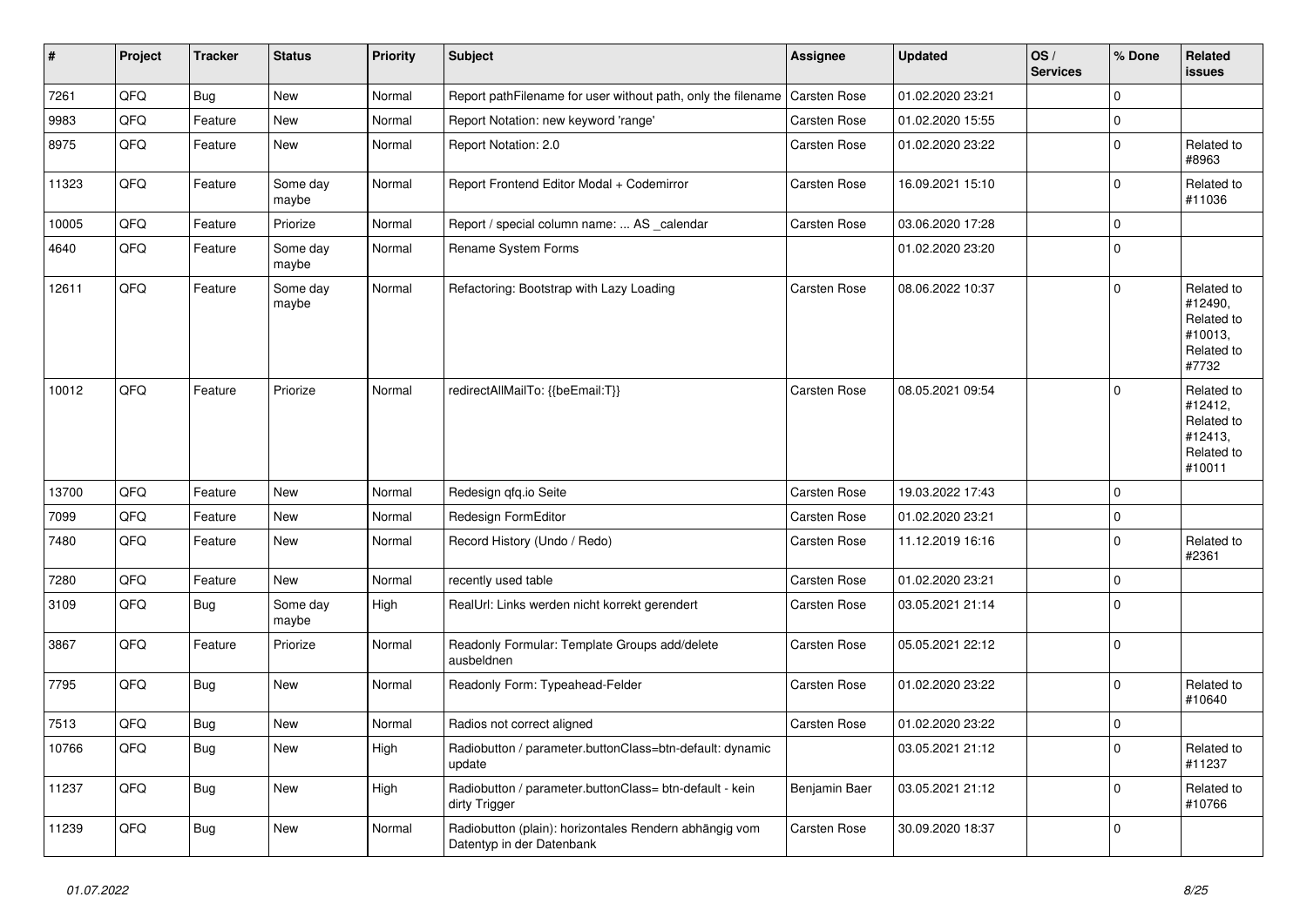| #     | Project | <b>Tracker</b> | <b>Status</b>     | <b>Priority</b> | <b>Subject</b>                                                                                                                        | Assignee               | <b>Updated</b>   | OS/<br><b>Services</b> | % Done      | Related<br><b>issues</b>                                               |
|-------|---------|----------------|-------------------|-----------------|---------------------------------------------------------------------------------------------------------------------------------------|------------------------|------------------|------------------------|-------------|------------------------------------------------------------------------|
| 7924  | QFQ     | Feature        | <b>New</b>        | Normal          | Radio/Checkbox with Tooltip                                                                                                           | Carsten Rose           | 01.02.2020 23:22 |                        | $\Omega$    |                                                                        |
| 9020  | QFQ     | Bug            | Some day<br>maybe | Normal          | radio mit buttonClass und dynamicUpdate lassen sich nicht<br>kombinieren                                                              |                        | 11.12.2019 16:01 |                        | $\Omega$    |                                                                        |
| 6483  | QFQ     | Bug            | <b>New</b>        | Normal          | R Store funktioniert nicht bei 'Report Notation' im FE                                                                                | Carsten Rose           | 01.02.2020 23:21 |                        | $\Omega$    |                                                                        |
| 5851  | QFQ     | Feature        | Some day<br>maybe | Normal          | Queue System implementieren: MQTT, RabbitMQ                                                                                           |                        | 01.02.2020 23:20 |                        | $\Omega$    | Related to<br>#5715                                                    |
| 7520  | QFQ     | Feature        | <b>New</b>        | Normal          | QR Code:  AS _qr ( AS _link)                                                                                                          | Carsten Rose           | 01.02.2020 23:22 |                        | $\Omega$    |                                                                        |
| 13757 | QFQ     | Feature        | <b>New</b>        | High            | QR / Bar-Code Plugin                                                                                                                  | Enis Nuredini          | 19.03.2022 17:43 |                        | $\Omega$    |                                                                        |
| 4771  | QFQ     | Bug            | Some day<br>maybe | Normal          | gfg: select-down-values empty after save (edit-form for<br>program administrators)                                                    | Carsten Rose           | 01.02.2020 23:20 |                        | $\Omega$    | Related to<br>#4549, Has<br>duplicate<br>#4282                         |
| 8586  | QFQ     | Feature        | Some day<br>maybe | Normal          | QFQ: Enhance Error message for 'record not found'                                                                                     | Carsten Rose           | 16.09.2021 15:10 |                        | $\Omega$    |                                                                        |
| 5480  | QFQ     | Feature        | Some day<br>maybe | Normal          | QFQ: Dokumentation mit Screenshots versehen                                                                                           | Carsten Rose           | 01.02.2020 23:20 |                        | $\Omega$    | Related to<br>#9879                                                    |
| 14187 | QFQ     | Feature        | <b>New</b>        | High            | qfq.log: show current URL                                                                                                             | Carsten Rose           | 28.05.2022 11:02 |                        | $\Omega$    | Related to<br>#13933.<br>Related to<br>#12532,<br>Related to<br>#11893 |
| 6574  | QFQ     | Bug            | Priorize          | Normal          | qfq.log: Fehlermeldung wurde angezeigt, aber nicht geloggt                                                                            | <b>Carsten Rose</b>    | 01.02.2020 10:13 |                        | $\mathbf 0$ |                                                                        |
| 13528 | QFQ     | <b>Bug</b>     | <b>New</b>        | Normal          | qfq.io > releases: es wird kein neues Release angelegt                                                                                | Benjamin Baer          | 19.03.2022 17:46 |                        | $\mathbf 0$ |                                                                        |
| 4839  | QFQ     | Feature        | Some day<br>maybe | Normal          | gfg-handle in <head> Abschnitt</head>                                                                                                 | Carsten Rose           | 11.12.2019 16:02 |                        | $\Omega$    |                                                                        |
| 7108  | QFQ     | Feature        | Some day<br>maybe | Normal          | <b>QFQ Wrap Elements</b>                                                                                                              |                        | 11.12.2019 16:01 |                        | $\Omega$    |                                                                        |
| 3692  | QFQ     | Feature        | Some day<br>maybe | Normal          | QFQ Webseite                                                                                                                          | Benjamin Baer          | 11.12.2019 16:02 |                        | $\mathbf 0$ | Related to<br>#5033                                                    |
| 9927  | QFQ     | Feature        | <b>New</b>        | Normal          | QFQ Update: a) Update nur machen wenn BE User<br>eingeloggt ist., b) Bei Fehler genaue Meldung welcher<br>Updateschritt Probleme hat. | <b>Carsten Rose</b>    | 22.01.2020 12:59 |                        | $\Omega$    |                                                                        |
| 7524  | QFQ     | <b>Bug</b>     | New               | Normal          | QFQ throws a 'General Error' if 'fileadmin/protected/log/' is<br>not writeable                                                        | Carsten Rose           | 01.02.2020 23:22 |                        | $\Omega$    |                                                                        |
| 5892  | QFQ     | Feature        | Some day<br>maybe | Normal          | QFQ should use T3 API to manipulate FE GROUP<br>membership                                                                            |                        | 01.02.2020 23:20 |                        | $\Omega$    |                                                                        |
| 13609 | QFQ     | Feature        | <b>New</b>        | Normal          | QFQ Introduction: Seite aufloesen                                                                                                     | Philipp<br>Gröbelbauer | 28.05.2022 11:02 |                        | $\mathbf 0$ |                                                                        |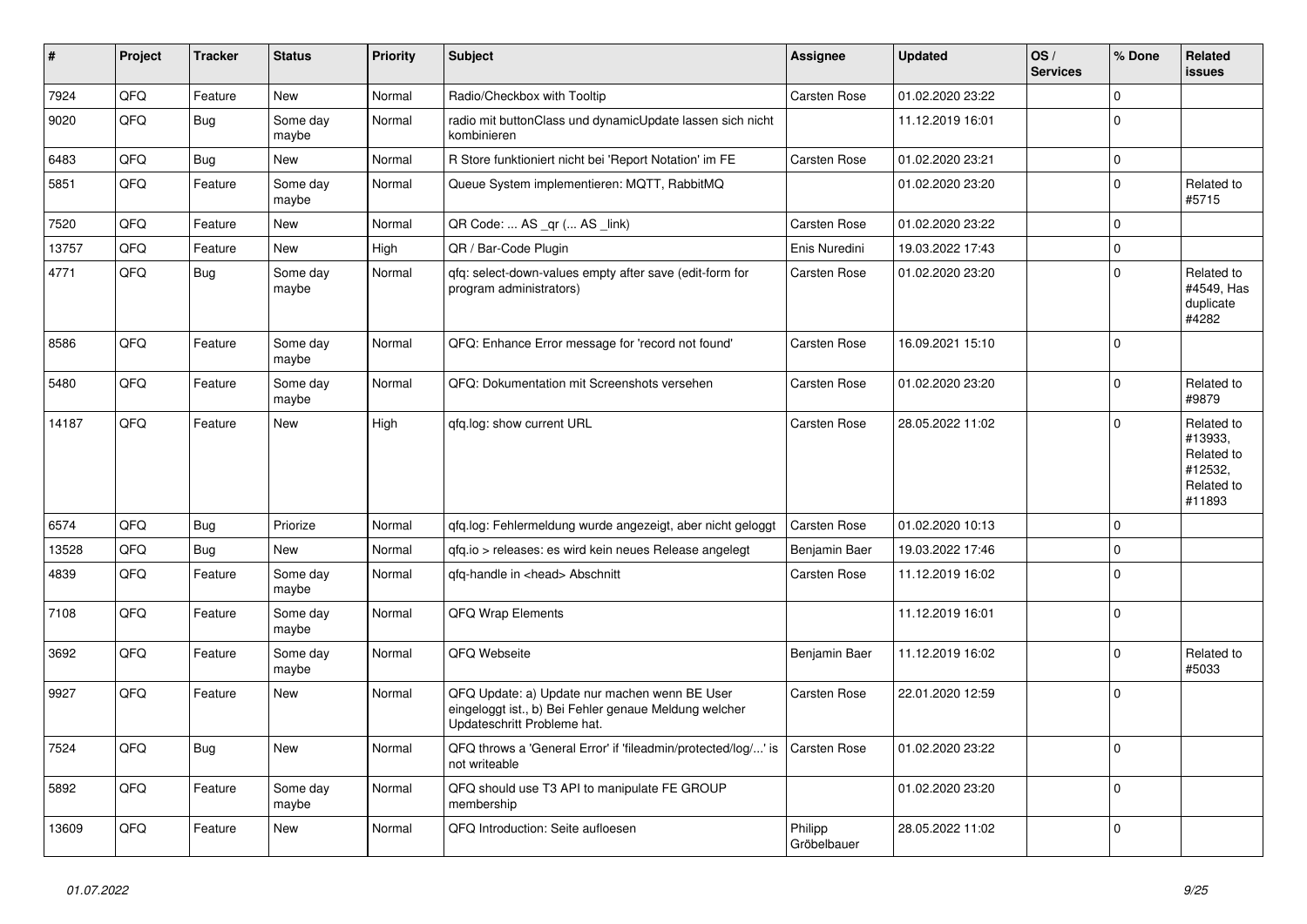| ∦     | Project | <b>Tracker</b> | <b>Status</b>     | <b>Priority</b> | <b>Subject</b>                                                                                               | <b>Assignee</b> | <b>Updated</b>   | OS/<br><b>Services</b> | % Done      | Related<br>issues         |
|-------|---------|----------------|-------------------|-----------------|--------------------------------------------------------------------------------------------------------------|-----------------|------------------|------------------------|-------------|---------------------------|
| 12465 | QFQ     | Feature        | New               | Normal          | QFQ Function: use in FE to fill StoreRecord                                                                  | Carsten Rose    | 05.05.2021 21:58 |                        | $\Omega$    |                           |
| 12395 | QFQ     | Bug            | ToDo              | High            | QFQ Function: Result two times shown                                                                         | Carsten Rose    | 18.02.2022 08:59 |                        | 0           |                           |
| 12463 | QFQ     | <b>Bug</b>     | ToDo              | High            | QFQ Function: 'function' and 'sql' on same level - output of<br>sal is shown two times.                      | Carsten Rose    | 15.12.2021 16:31 |                        | $\Omega$    |                           |
| 12508 | QFQ     | Bug            | In Progress       | High            | gfg Form: sendMail                                                                                           | Karin Niffeler  | 19.03.2022 17:48 |                        | $\Omega$    |                           |
| 1635  | QFQ     | Feature        | Some day<br>maybe | Normal          | QFQ Extension content record: weitere Optionen<br>einblenden.                                                | Carsten Rose    | 11.12.2019 16:03 |                        | $\Omega$    |                           |
| 9024  | QFQ     | <b>Bug</b>     | Some day<br>maybe | Normal          | QFQ Einarbeitung                                                                                             |                 | 01.02.2020 15:56 |                        | $\Omega$    |                           |
| 6140  | QFQ     | Bug            | Priorize          | Normal          | QFQ DnD Sort: Locked fields                                                                                  | Benjamin Baer   | 21.03.2022 09:56 |                        | $\mathbf 0$ |                           |
| 5389  | QFQ     | Feature        | Some day<br>maybe | Normal          | QFQ Design: Multline label / note                                                                            | Benjamin Baer   | 01.02.2020 23:19 |                        | $\Omega$    |                           |
| 5160  | QFQ     | Feature        | Some day<br>maybe | Normal          | QFQ collaborative / together.js, ShareJS, y-js, collaborative,                                               |                 | 11.12.2019 16:02 |                        | $\mathbf 0$ |                           |
| 13592 | QFQ     | Bug            | New               | Normal          | QFQ Build Queue: das vergeben von Tags klappt nicht. Es<br>werden keine Releases gebaut.                     | Carsten Rose    | 19.03.2022 17:45 |                        | $\mathbf 0$ |                           |
| 14376 | QFQ     | Feature        | New               | Normal          | QFQ Bootstrap: if missing, create stored procedures                                                          | Enis Nuredini   | 19.06.2022 16:37 |                        | $\mathbf 0$ |                           |
| 10124 | QFQ     | Feature        | Feedback          | Normal          | gfg AAI-Login                                                                                                | Karin Niffeler  | 07.05.2020 09:36 |                        | $\mathbf 0$ |                           |
| 1234  | QFQ     | Feature        | Some day<br>maybe | Normal          | QF: Record numbering: Im Grid soll in Spalte 1 optional die<br>laufende Nummer der Records angezeigt werden. |                 | 01.02.2020 23:20 |                        | $\Omega$    |                           |
| 955   | QFQ     | Feature        | Some day<br>maybe | Normal          | QF: Notizen vor/nach dem Form                                                                                |                 | 01.02.2020 23:20 |                        | $\mathbf 0$ |                           |
| 1251  | QFQ     | Feature        | Some day<br>maybe | Normal          | QF: Combo                                                                                                    |                 | 11.12.2019 16:03 |                        | $\mathbf 0$ |                           |
| 1253  | QFQ     | Feature        | Some day<br>maybe | Normal          | QF: Colorpicker                                                                                              |                 | 11.12.2019 16:03 |                        | $\mathbf 0$ |                           |
| 11980 | QFQ     | Feature        | In Progress       | Normal          | protected verzeichnis MUSS geschützt werden                                                                  | Carsten Rose    | 07.09.2021 13:30 |                        | 0           |                           |
| 9135  | QFQ     | Feature        | Priorize          | Normal          | Progress Bar generic / replace old hourglass download<br>popup                                               | Benjamin Baer   | 03.01.2022 07:43 |                        | $\Omega$    |                           |
| 10658 | QFQ     | Bug            | <b>New</b>        | Normal          | processReadOnly broken                                                                                       | Carsten Rose    | 27.05.2020 17:55 |                        | $\Omega$    |                           |
| 4023  | QFQ     | Feature        | New               | Normal          | prepared statements - FE action: salveld, sglInsert,<br>sqlUpdate, sqlDelete, sqlBefore, sqlAfter            | Carsten Rose    | 11.12.2019 16:15 |                        | $\mathbf 0$ |                           |
| 3495  | QFQ     | Feature        | Some day<br>maybe | Normal          | Predifined Parameter werden nicht in '+' (add new record)<br>SIP gerendert.                                  |                 | 11.12.2019 16:02 |                        | $\mathbf 0$ |                           |
| 8204  | QFQ     | Feature        | Priorize          | High            | Position 'required mark'                                                                                     | Carsten Rose    | 16.06.2021 13:44 |                        | $\mathbf 0$ |                           |
| 10080 | QFQ     | Feature        | New               | Normal          | Popup on 'save' / 'close': configure dialog (answer<br>yes/no/cancle/)                                       | Carsten Rose    | 28.03.2021 20:52 |                        | $\mathbf 0$ | Is duplicate<br>of #12262 |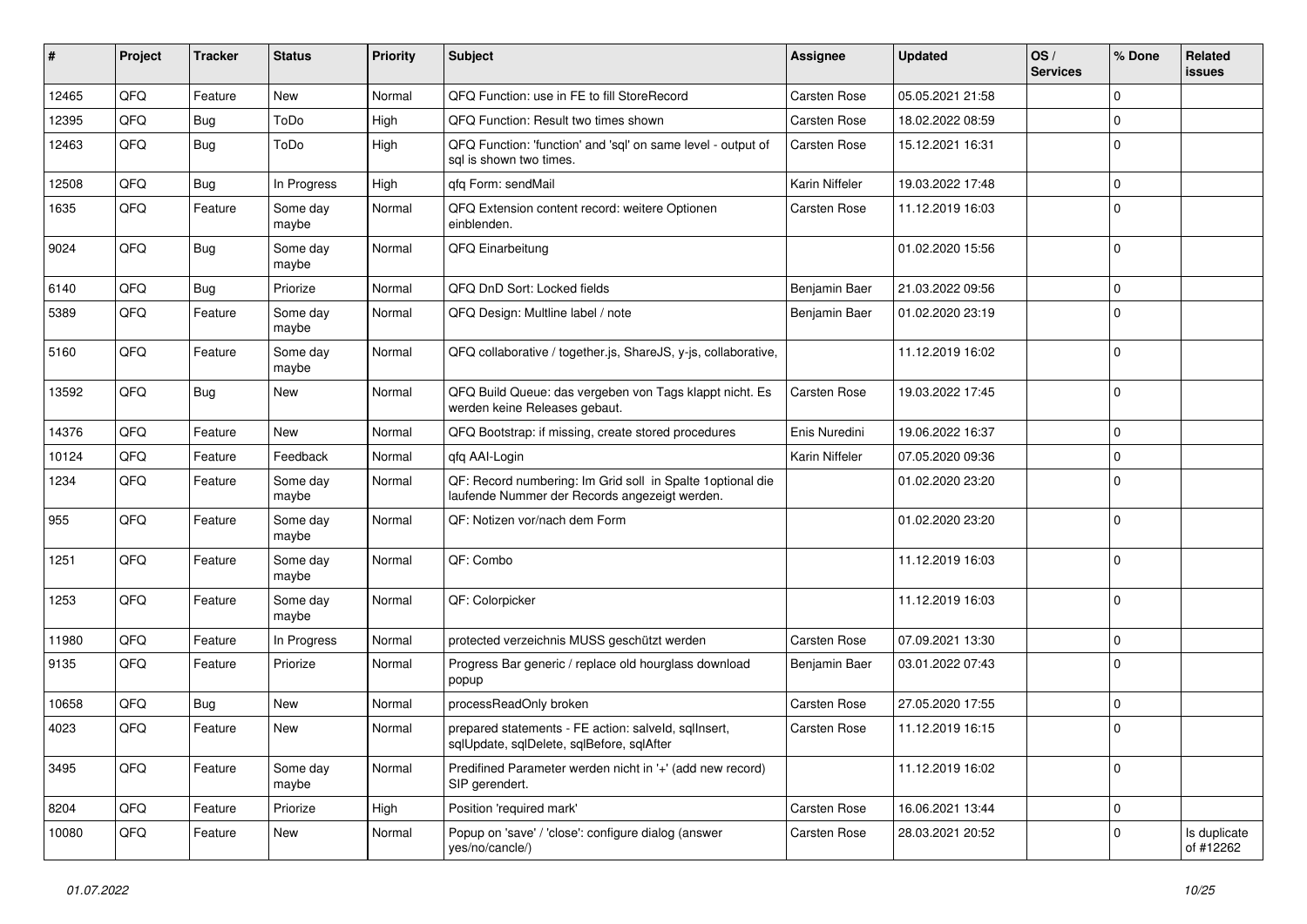| #     | Project | <b>Tracker</b> | <b>Status</b>     | <b>Priority</b> | <b>Subject</b>                                                                                        | Assignee            | <b>Updated</b>   | OS/<br><b>Services</b> | % Done      | Related<br><b>issues</b>                      |
|-------|---------|----------------|-------------------|-----------------|-------------------------------------------------------------------------------------------------------|---------------------|------------------|------------------------|-------------|-----------------------------------------------|
| 11668 | QFQ     | <b>Bug</b>     | New               | Normal          | Play function.sql - problem with mysql                                                                | Carsten Rose        | 03.05.2021 20:48 |                        | $\mathbf 0$ |                                               |
| 12556 | QFQ     | Feature        | New               | Normal          | Pills Title: colored = static or dynamic on allrequiredgiven                                          | Benjamin Baer       | 19.03.2022 17:49 |                        | $\mathbf 0$ |                                               |
| 2063  | QFQ     | <b>Bug</b>     | Some day<br>maybe | Normal          | Pills auf 'inaktiv' setzen falls keine Element auf dem Pill<br>sichtbar sind.                         | Benjamin Baer       | 11.12.2019 16:03 |                        | $\mathbf 0$ | Related to<br>#3752                           |
| 8668  | QFQ     | <b>Bug</b>     | New               | High            | Pill disabled: dyamic mode 'hidden' not respected - FE is still<br>required                           | <b>Carsten Rose</b> | 03.05.2021 21:14 |                        | $\pmb{0}$   |                                               |
| 10819 | QFQ     | Feature        | New               | Normal          | Persistent SIP - second try                                                                           | Carsten Rose        | 29.06.2020 23:02 |                        | $\mathbf 0$ | Related to<br>#6261                           |
| 6261  | QFQ     | Feature        | New               | Normal          | Persistent SIP                                                                                        | Carsten Rose        | 12.06.2021 09:07 |                        | $\mathbf 0$ | Related to<br>#10819                          |
| 7336  | QFQ     | Feature        | Some day<br>maybe | Normal          | PDF Upload: disallow PDFs with specific Meta information                                              | Carsten Rose        | 11.12.2019 16:01 |                        | $\mathbf 0$ |                                               |
| 5715  | QFQ     | Feature        | <b>New</b>        | High            | PDF Caching                                                                                           | Carsten Rose        | 03.05.2021 21:14 |                        | $\mathbf 0$ | Related to<br>#5851.<br>Related to<br>#6357   |
| 8101  | QFQ     | Feature        | Some day<br>maybe | Normal          | Password hash: support further hashing methods                                                        | Carsten Rose        | 16.09.2021 15:10 |                        | $\mathbf 0$ |                                               |
| 10384 | QFQ     | Feature        | New               | Normal          | Parameter Exchange QFQ Instances                                                                      |                     | 07.05.2020 09:38 |                        | $\pmb{0}$   |                                               |
| 7681  | QFQ     | Feature        | New               | Normal          | Optional switch off 'check for modified record'                                                       | <b>Carsten Rose</b> | 01.02.2020 23:21 |                        | $\mathbf 0$ |                                               |
| 7650  | QFQ     | Bug            | New               | High            | Optional do not show 'required' sign on FormElement                                                   | Carsten Rose        | 03.05.2021 21:14 |                        | $\mathbf 0$ |                                               |
| 14175 | QFQ     | Bug            | In Progress       | Normal          | Opening a form with no QFQ Session cookie fails                                                       | <b>Carsten Rose</b> | 03.06.2022 10:40 |                        | $\mathbf 0$ |                                               |
| 7685  | QFQ     | <b>Bug</b>     | New               | Normal          | Open FormElement from QFQ error message and save<br>modified record: error about missing {{formId:F}} | Carsten Rose        | 01.02.2020 23:22 |                        | $\mathbf 0$ |                                               |
| 10011 | QFQ     | Feature        | Priorize          | Normal          | Offer new STORE TYPO3 Variable 'beUser', 'beEmail'                                                    | Carsten Rose        | 08.05.2021 09:51 |                        | $\Omega$    | Related to<br>#10012,<br>Related to<br>#12511 |
| 14090 | QFQ     | Feature        | <b>New</b>        | Normal          | Nützliche script funktionen                                                                           | Carsten Rose        | 28.05.2022 11:03 |                        | $\Omega$    |                                               |
| 12133 | QFQ     | <b>Bug</b>     | New               | Normal          | NPM, phpSpreadSheet aktualisieren                                                                     | <b>Carsten Rose</b> | 15.03.2021 09:04 |                        | $\mathbf 0$ |                                               |
| 4546  | QFQ     | <b>Bug</b>     | Some day<br>maybe | Normal          | NH: SIP storage is destroyed                                                                          |                     | 01.02.2020 23:20 |                        | $\Omega$    |                                               |
| 5782  | QFQ     | Feature        | <b>New</b>        | Normal          | NextCloud API                                                                                         | Carsten Rose        | 01.02.2020 10:02 |                        | $\mathbf 0$ |                                               |
| 7229  | QFQ     | Feature        | Some day<br>maybe | Normal          | New FormElement.type: Button                                                                          |                     | 01.02.2021 12:32 |                        | $\mathbf 0$ |                                               |
| 4446  | QFQ     | Feature        | Some day<br>maybe | Normal          | New FE get same feldContainerId as last modifed FE                                                    |                     | 01.02.2020 23:20 |                        | $\Omega$    |                                               |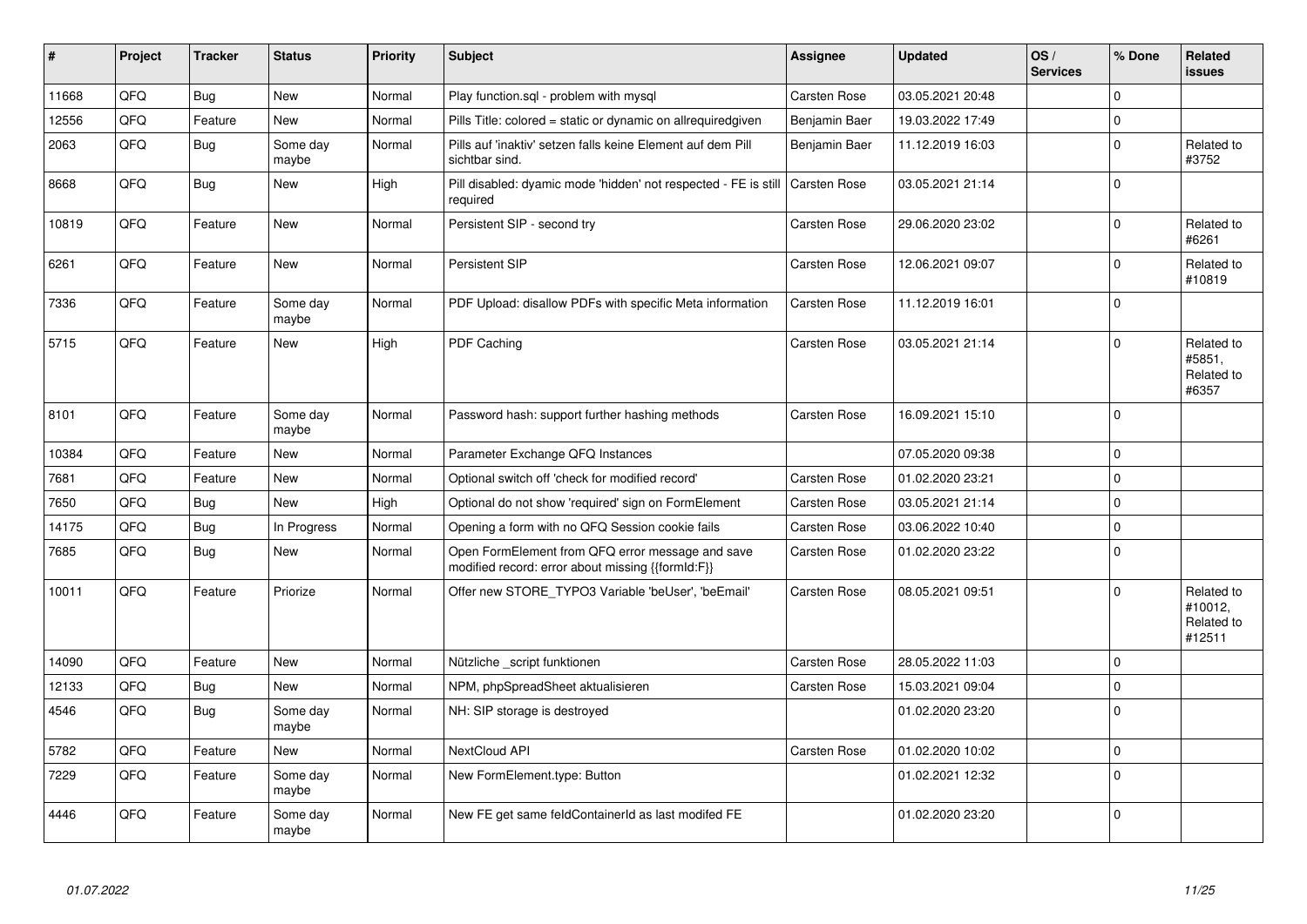| $\sharp$ | Project | <b>Tracker</b> | <b>Status</b>     | <b>Priority</b> | <b>Subject</b>                                                                    | <b>Assignee</b>     | <b>Updated</b>   | OS/<br><b>Services</b> | % Done      | Related<br><b>issues</b>                                             |
|----------|---------|----------------|-------------------|-----------------|-----------------------------------------------------------------------------------|---------------------|------------------|------------------------|-------------|----------------------------------------------------------------------|
| 6084     | QFQ     | Feature        | Some day<br>maybe | Normal          | New escape type: 'D' - convert date                                               |                     | 01.02.2020 23:19 |                        | $\Omega$    |                                                                      |
| 6437     | QFQ     | Feature        | New               | Normal          | Neuer Mode Button bei FormElementen                                               | Carsten Rose        | 01.02.2020 23:21 |                        | $\Omega$    | Related to<br>#9668,<br>Blocked by<br>#9678                          |
| 12023    | QFQ     | Feature        | New               | Normal          | MySQL Stored Precdure: QDECODESPECIALCHAR()                                       | Carsten Rose        | 16.02.2021 11:16 |                        | $\Omega$    | Related to<br>#12022                                                 |
| 11667    | QFQ     | Bug            | New               | Normal          | MySQL mariadb-server-10.3: Incorrect datetime value                               | Carsten Rose        | 03.05.2021 20:48 |                        | $\mathbf 0$ |                                                                      |
| 9579     | QFQ     | Feature        | Some day<br>maybe | Normal          | Multiform with Process Row                                                        | Carsten Rose        | 11.12.2019 16:01 |                        | $\mathbf 0$ |                                                                      |
| 11695    | QFQ     | <b>Bug</b>     | New               | Normal          | MultiForm required FE Error                                                       | Carsten Rose        | 04.12.2020 13:34 |                        | $\mathbf 0$ |                                                                      |
| 5695     | QFQ     | Feature        | In Progress       | Normal          | <b>Multiform</b>                                                                  | Carsten Rose        | 02.01.2021 18:38 |                        | $\mathbf 0$ |                                                                      |
| 12325    | QFQ     | Bug            | Priorize          | Normal          | MultiDB form.dblndex not working for report syntax                                | Carsten Rose        | 07.09.2021 13:37 |                        | $\Omega$    | Related to<br>#12145,<br>Related to<br>#12314                        |
| 10714    | QFQ     | Feature        | New               | Normal          | multi Table Form                                                                  | Carsten Rose        | 16.03.2021 18:44 |                        | $\mathbf 0$ |                                                                      |
| 7602     | QFQ     | Feature        | ToDo              | High            | Multi Select: with checkboxes                                                     | Benjamin Baer       | 22.03.2022 09:07 |                        | $\Omega$    |                                                                      |
| 11516    | QFQ     | Feature        | New               | Normal          | Multi Page Form (Previous/Next Buttons)                                           | <b>Carsten Rose</b> | 16.03.2021 17:52 |                        | $\mathbf 0$ |                                                                      |
| 4365     | QFQ     | Feature        | Some day<br>maybe | Normal          | Multi Language: new way of config                                                 | Carsten Rose        | 01.02.2020 23:20 |                        | $\mathbf 0$ |                                                                      |
| 13332    | QFQ     | Bug            | New               | Normal          | Multi Form: Required Felder werden visuell nicht markiert.                        | Carsten Rose        | 19.03.2022 17:47 |                        | $\mathbf 0$ |                                                                      |
| 13331    | QFQ     | Bug            | New               | Normal          | Multi Form: Clear Icon misplaced                                                  | Carsten Rose        | 19.03.2022 17:47 |                        | $\mathbf 0$ |                                                                      |
| 10508    | QFQ     | <b>Bug</b>     | New               | High            | Multi Form broken on Multi DB Instance                                            | Carsten Rose        | 03.05.2021 21:12 |                        | $\mathbf 0$ |                                                                      |
| 9706     | QFQ     | Feature        | New               | Normal          | Multi File Upload (hidden template group)                                         | Carsten Rose        | 01.02.2020 23:22 |                        | $\Omega$    | Related to<br>#7521,<br>Related to<br>#5562,<br>Related to<br>#13330 |
| 5459     | QFQ     | Bug            | New               | High            | Multi DB: spread system tables between 'QFQ' and<br>'Data'-DB                     | Carsten Rose        | 03.05.2021 21:14 |                        | $\Omega$    | Related to<br>#4720                                                  |
| 10015    | QFQ     | Feature        | Priorize          | Normal          | Monospace in Textarea                                                             | Carsten Rose        | 03.02.2020 13:40 |                        | 0           |                                                                      |
| 6765     | QFQ     | Feature        | New               | Normal          | Moeglichkeit via QFQ eigene Logs zu schreiben                                     | Carsten Rose        | 01.02.2020 23:21 |                        | $\mathbf 0$ |                                                                      |
| 3646     | QFQ     | Feature        | Some day<br>maybe | Normal          | Moeglichkeit HTML Tags in Reports auszugeben (zu<br>enkodieren: htmlspecialchars) |                     | 11.12.2019 16:02 |                        | $\mathbf 0$ | Related to<br>#14320                                                 |
| 4626     | QFQ     | Feature        | Some day<br>maybe | Normal          | Mobile View: 'classBody=qfq-form-right' makes no sense                            |                     | 01.02.2020 23:20 |                        | 0           |                                                                      |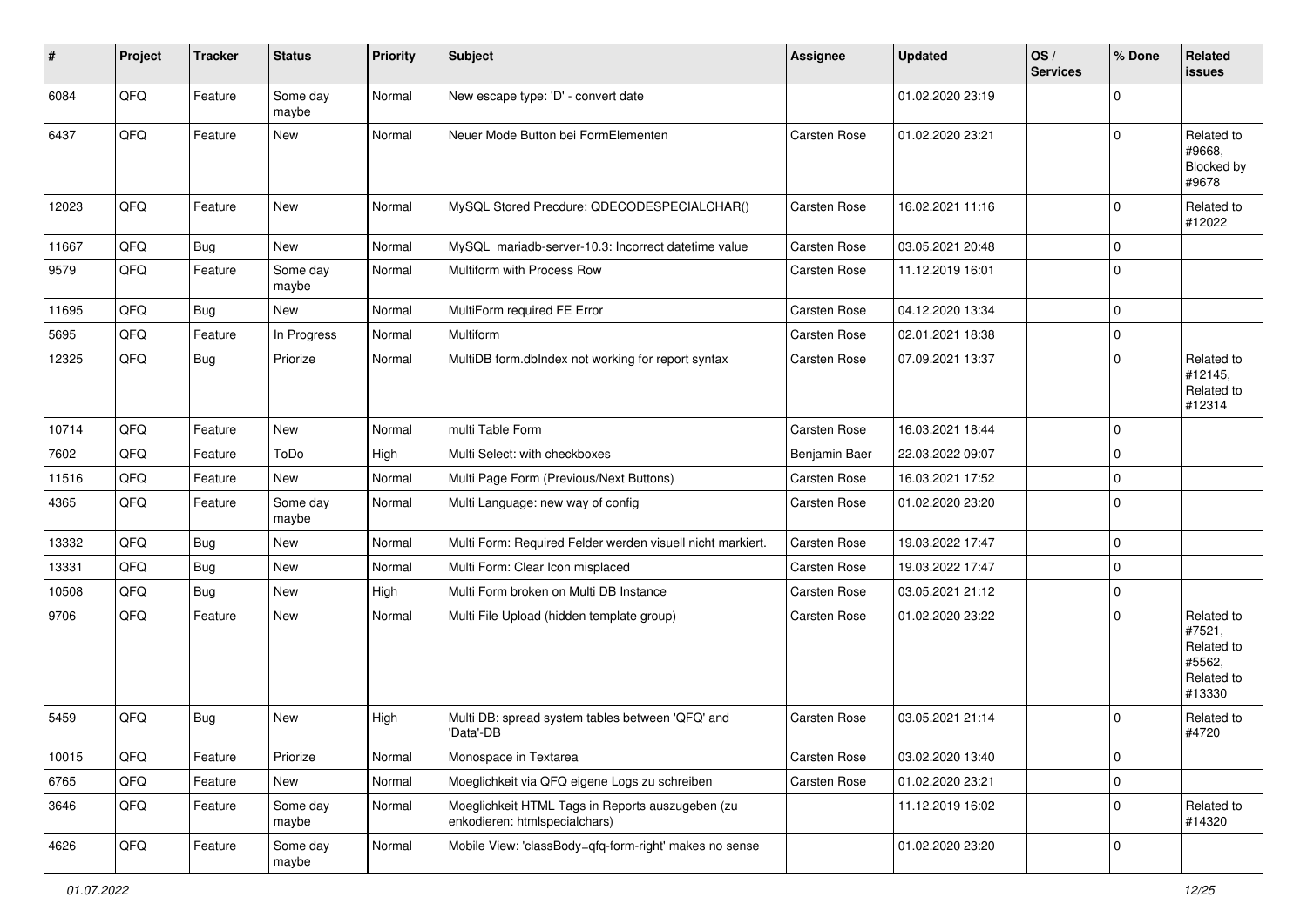| #     | Project | <b>Tracker</b> | <b>Status</b>     | <b>Priority</b> | <b>Subject</b>                                                                                         | Assignee            | <b>Updated</b>   | OS/<br><b>Services</b> | % Done              | Related<br><b>issues</b>                    |
|-------|---------|----------------|-------------------|-----------------|--------------------------------------------------------------------------------------------------------|---------------------|------------------|------------------------|---------------------|---------------------------------------------|
| 11523 | QFQ     | Feature        | <b>New</b>        | Normal          | Mit dynamic Update erkennen, ob Upload gemacht wurde                                                   | Carsten Rose        | 13.11.2020 15:07 |                        | $\Omega$            | Related to<br>#9533                         |
| 4027  | QFQ     | Feature        | Some day<br>maybe | Normal          | Missing: orange 'check' / 'bullet'                                                                     |                     | 11.12.2019 16:03 |                        | $\mathsf 0$         |                                             |
| 12039 | QFQ     | Feature        | New               | Normal          | Missing htmlSpecialChar() in pre processing on form submit                                             |                     | 18.02.2021 00:09 |                        | $\mathbf 0$         | Related to<br>#14320                        |
| 7104  | QFQ     | Feature        | Some day<br>maybe | Normal          | Manual: hint about escaping if '\r' appears in mail body                                               |                     | 11.12.2019 16:01 |                        | $\Omega$            |                                             |
| 4440  | QFQ     | Feature        | Some day<br>maybe | Normal          | Manual.rst: explain how to. expand PHP Session to 4h                                                   |                     | 11.12.2019 16:02 |                        | $\mathbf 0$         |                                             |
| 10014 | QFQ     | Feature        | New               | Normal          | Manual.rst: describe behaviour and process order of<br>fillStoreVar, slaveId, sqlBefore,               | Carsten Rose        | 01.02.2020 22:31 |                        | $\Omega$            |                                             |
| 9208  | QFQ     | Feature        | <b>New</b>        | Normal          | Manage 'recent' records                                                                                | <b>Carsten Rose</b> | 01.02.2020 23:22 |                        | $\mathsf 0$         |                                             |
| 11747 | QFQ     | Feature        | New               | Normal          | Maintenance Page with Redirect                                                                         | Carsten Rose        | 03.05.2021 20:47 |                        | $\mathbf 0$         | Related to<br>#11741                        |
| 2084  | QFQ     | Feature        | Some day<br>maybe | Normal          | Mailto mit encryption: Subrecord                                                                       | Carsten Rose        | 11.12.2019 16:03 |                        | $\Omega$            | Related to<br>#2082                         |
| 5455  | QFQ     | Feature        | Some day<br>maybe | Normal          | Mail Redirects grld abhaengig                                                                          |                     | 01.02.2020 23:20 |                        | $\mathsf 0$         |                                             |
| 4974  | QFQ     | Feature        | Some day<br>maybe | Normal          | Long polling - inform all listening clients of changes                                                 |                     | 11.12.2019 16:02 |                        | $\mathsf{O}\xspace$ |                                             |
| 3504  | QFQ     | Feature        | <b>New</b>        | Normal          | Logging: welche Action FEs werden wann wie ausgefuehrt                                                 | <b>Carsten Rose</b> | 01.02.2020 23:21 |                        | $\Omega$            | Related to<br>#5458.<br>Related to<br>#4092 |
| 5852  | QFQ     | Feature        | Some day<br>maybe | Normal          | Logging: mail.log / sql.log - im FE anzeigen und via AJAX<br>aktualisieren                             | <b>Carsten Rose</b> | 01.02.2020 23:19 |                        | $\mathbf 0$         | Related to<br>#5885                         |
| 2361  | QFQ     | Feature        | <b>New</b>        | Normal          | Logging wer/wann/wo welches Formular aufgerufen hat                                                    | Carsten Rose        | 11.12.2019 16:15 |                        | $\Omega$            | Related to<br>#4432.<br>Related to<br>#7480 |
| 9777  | QFQ     | Feature        | <b>New</b>        | Normal          | Logging QFQ Variables                                                                                  | Carsten Rose        | 16.12.2019 17:17 |                        | $\mathsf 0$         |                                             |
| 4439  | QFQ     | Feature        | Some day<br>maybe | Normal          | Log: report all actions fired by an FE Element, incl. the<br>original directive (slaveld, sqlInsert, ) |                     | 01.02.2020 23:20 |                        | $\mathbf 0$         | Related to<br>#4432,<br>Related to<br>#5458 |
| 4433  | QFQ     | Feature        | Some day<br>maybe | Normal          | Log when SIP will be destroyed by QFQ for any (security)<br>reason                                     |                     | 01.02.2020 23:20 |                        | $\mathbf 0$         | Related to<br>#4432,<br>Related to<br>#5458 |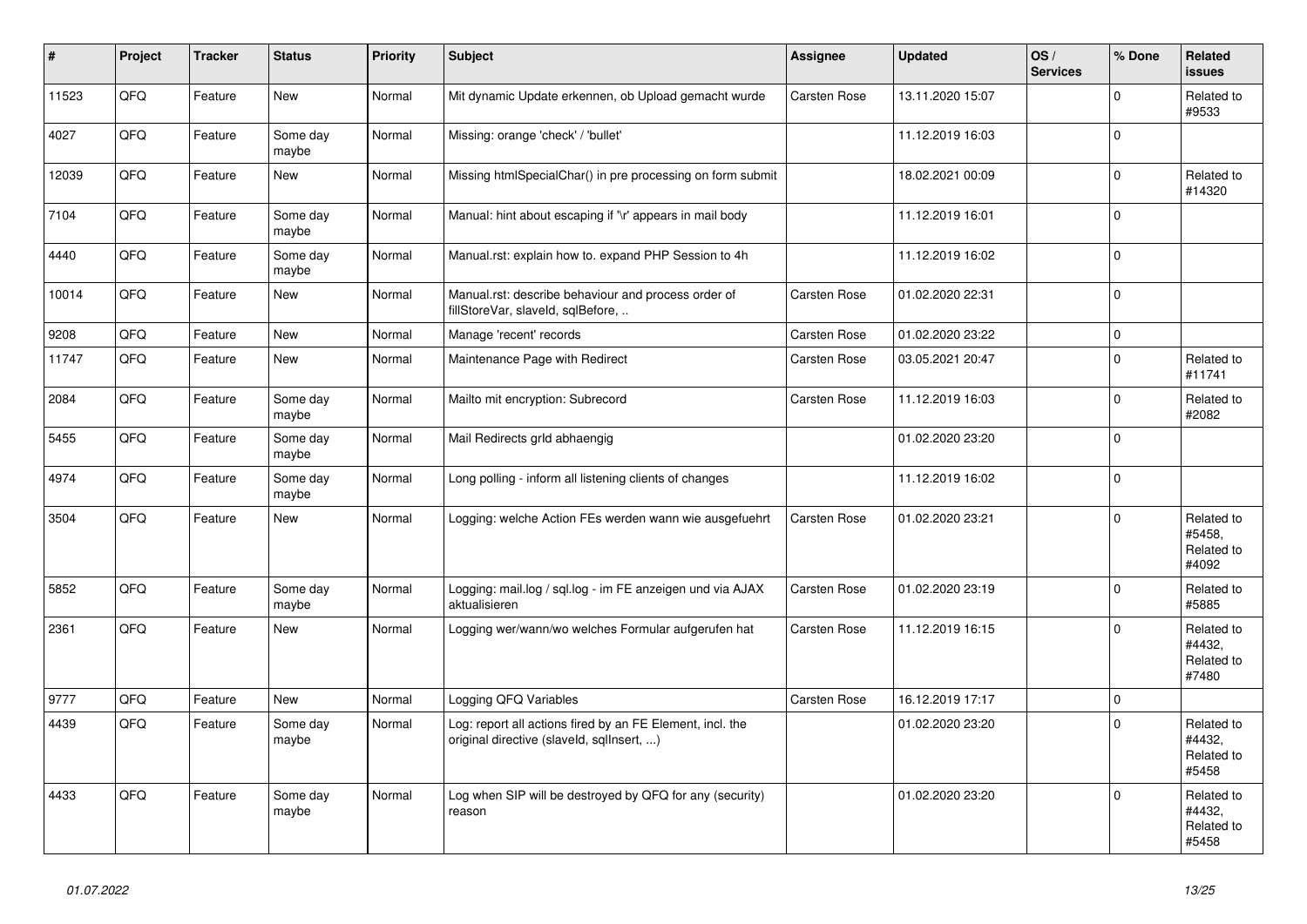| #     | Project | <b>Tracker</b> | <b>Status</b>     | <b>Priority</b> | <b>Subject</b>                                                                         | Assignee      | <b>Updated</b>   | OS/<br><b>Services</b> | % Done      | Related<br>issues                                                      |
|-------|---------|----------------|-------------------|-----------------|----------------------------------------------------------------------------------------|---------------|------------------|------------------------|-------------|------------------------------------------------------------------------|
| 12490 | QFQ     | Feature        | New               | Normal          | Loading Plugins in QFQ - see what tinymce does. (lazy<br>loading)                      | Benjamin Baer | 08.06.2022 10:37 |                        | $\Omega$    | Related to<br>#12611,<br>Related to<br>#10013,<br>Related to<br>#7732  |
| 8702  | QFQ     | Feature        | New               | Normal          | Load Record which is locked: missing user info                                         | Carsten Rose  | 11.12.2019 16:16 |                        | $\Omega$    | Related to<br>#9789                                                    |
| 3617  | QFQ     | Feature        | Some day<br>maybe | Normal          | Load javascripts at bottom                                                             |               | 11.12.2019 16:02 |                        | $\mathbf 0$ |                                                                        |
| 10569 | QFQ     | Feature        | Priorize          | Normal          | link blank more safe                                                                   | Enis Nuredini | 25.03.2022 12:44 |                        | $\mathbf 0$ |                                                                        |
| 6566  | QFQ     | <b>Bug</b>     | Priorize          | Normal          | Link Function 'delete': provided parameter missing on page<br>reload                   | Benjamin Baer | 03.01.2022 08:08 |                        | $\mathbf 0$ |                                                                        |
| 3457  | QFQ     | Feature        | Some day<br>maybe | Normal          | LDAP: concat multi values to one single entry                                          | Carsten Rose  | 11.12.2019 16:02 |                        | $\mathbf 0$ |                                                                        |
| 14371 | QFQ     | Feature        | Priorize          | Normal          | LDAP via REPORT                                                                        | Carsten Rose  | 19.06.2022 16:37 |                        | $\Omega$    |                                                                        |
| 10593 | QFQ     | Feature        | New               | Normal          | label2: text behind input element                                                      | Carsten Rose  | 16.05.2020 10:57 |                        | $\mathbf 0$ |                                                                        |
| 10443 | QFQ     | Feature        | In Progress       | Normal          | Konzept api / live                                                                     | Carsten Rose  | 07.05.2020 09:39 |                        | $\mathbf 0$ |                                                                        |
| 1946  | QFQ     | Feature        | Some day<br>maybe | Normal          | Kontrolle ob der ReadOnly Modus bei den<br>Formularelementen korrekt implementiert ist | Carsten Rose  | 11.12.2019 16:03 |                        | $\Omega$    |                                                                        |
| 1510  | QFQ     | Feature        | Some day<br>maybe | Normal          | jquery von google laden, falls das nicht geht lokal                                    |               | 11.12.2019 16:03 |                        | $\mathbf 0$ |                                                                        |
| 7732  | QFQ     | Feature        | Some day<br>maybe | Normal          | Javascript: Lazy Loading der add on libs                                               | Benjamin Baer | 08.06.2022 10:38 |                        | $\Omega$    | Related to<br>#12611,<br>Related to<br>#12490,<br>Related to<br>#10013 |
| 4259  | QFQ     | Feature        | Some day<br>maybe | Normal          | Instant trigger a cron job                                                             | Carsten Rose  | 11.12.2019 16:03 |                        | $\mathbf 0$ |                                                                        |
| 7522  | QFQ     | Feature        | Priorize          | Normal          | Inserting default index.html to folder (Avoid Apache<br>Indexing)                      | Carsten Rose  | 01.02.2020 10:13 |                        | $\Omega$    |                                                                        |
| 12630 | QFQ     | Feature        | In Progress       | Normal          | Input: date[time]: min / max values                                                    | Enis Nuredini | 20.06.2022 18:31 |                        | $\Omega$    | Related to<br>#10096,<br>Related to<br>#14302.<br>Related to<br>#14303 |
| 7965  | QFQ     | Feature        | Priorize          | Normal          | Input type 'text' with visual format - currency                                        | Benjamin Baer | 03.01.2022 07:45 |                        | $\mathbf 0$ |                                                                        |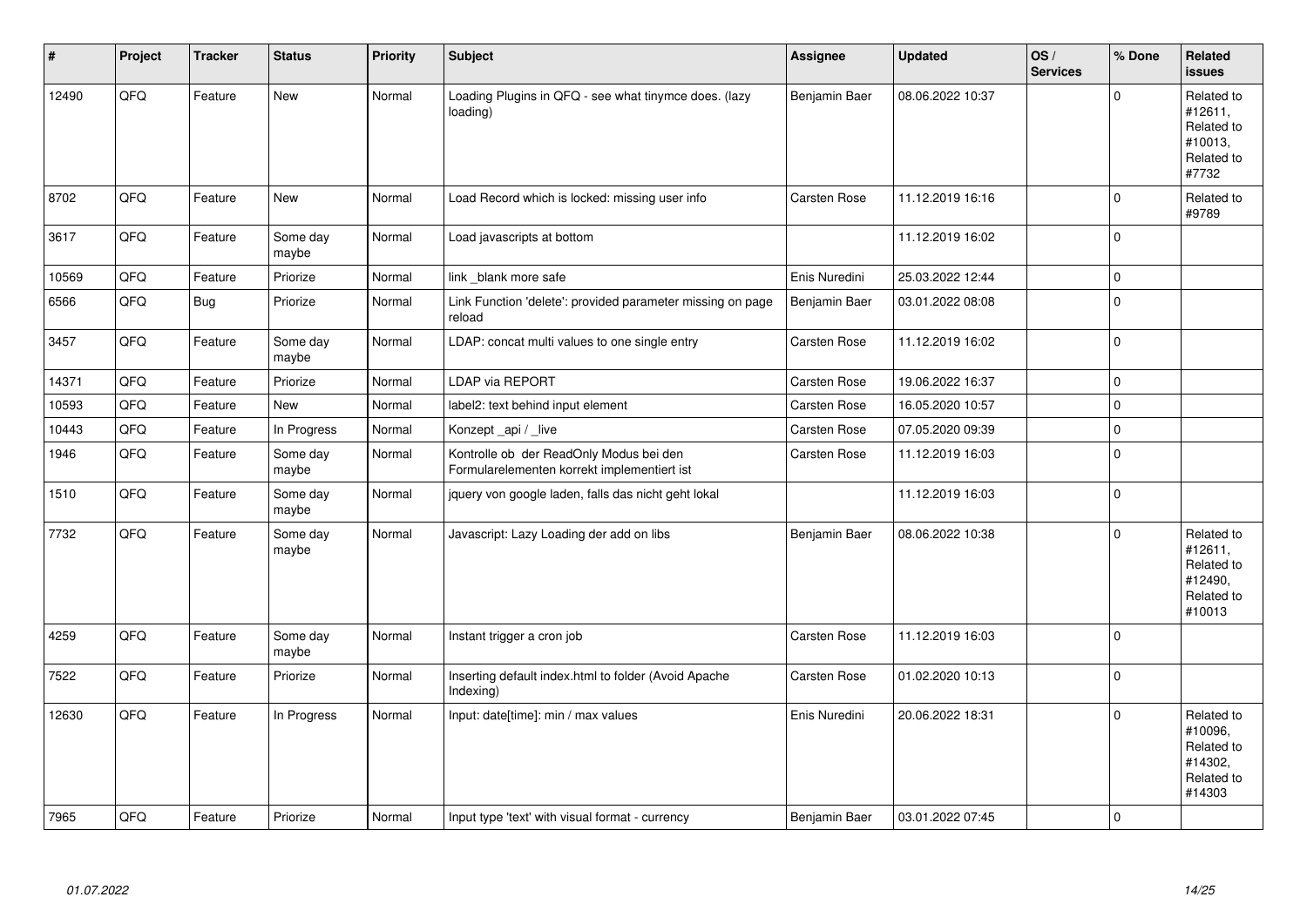| #     | Project | <b>Tracker</b> | <b>Status</b>     | <b>Priority</b> | Subject                                                                                                  | <b>Assignee</b>     | <b>Updated</b>   | OS/<br><b>Services</b> | % Done      | Related<br>issues                                                       |
|-------|---------|----------------|-------------------|-----------------|----------------------------------------------------------------------------------------------------------|---------------------|------------------|------------------------|-------------|-------------------------------------------------------------------------|
| 9834  | QFQ     | <b>Bug</b>     | Priorize          | Normal          | Input elements with tag 'disabled' are missing on<br>form-submit: server option 'processReadOnly' broken | <b>Carsten Rose</b> | 07.12.2021 16:43 |                        | $\Omega$    | Related to<br>#9691,<br>Related to<br>#5305, Has<br>duplicate<br>#12331 |
| 11036 | QFQ     | Feature        | Some day<br>maybe | Normal          | inline report editor permissions                                                                         | Carsten Rose        | 16.09.2021 15:09 |                        | $\mathbf 0$ | Related to<br>#11323                                                    |
| 14305 | QFQ     | Bug            | New               | Normal          | Inline Report editing does not create history entries                                                    | Carsten Rose        | 10.06.2022 11:55 |                        | $\mathbf 0$ |                                                                         |
| 2950  | QFQ     | Feature        | Some day<br>maybe | Normal          | Inhalt QFQ Records als File                                                                              |                     | 11.12.2019 16:03 |                        | $\Omega$    |                                                                         |
| 4659  | QFQ     | Bug            | Some day<br>maybe | Normal          | infoButtonExtra                                                                                          | Carsten Rose        | 01.02.2020 23:20 |                        | $\mathbf 0$ |                                                                         |
| 14091 | QFQ     | Bug            | New               | Normal          | inconsistent template path for twig                                                                      | Carsten Rose        | 19.04.2022 18:36 |                        | $\Omega$    |                                                                         |
| 7453  | QFQ     | Feature        | Some day<br>maybe | Normal          | import / export forms QFQ                                                                                | Carsten Rose        | 16.09.2021 15:10 |                        | $\Omega$    |                                                                         |
| 12513 | QFQ     | Bug            | New               | High            | Implement server side check of maxlength                                                                 | Carsten Rose        | 07.12.2021 17:19 |                        | $\Omega$    |                                                                         |
| 7660  | QFQ     | Feature        | New               | Normal          | IMAP: import mails to DB, move / delete mails                                                            | Carsten Rose        | 01.02.2020 09:52 |                        | $\mathbf 0$ |                                                                         |
| 8217  | QFQ     | Feature        | New               | Normal          | if-elseif-else construct                                                                                 | Carsten Rose        | 16.03.2021 18:41 |                        | $\Omega$    | Related to<br>#10716                                                    |
| 12480 | QFQ     | Feature        | New               | Normal          | If QFQ upgrade is running, block further request                                                         | Carsten Rose        | 03.05.2021 20:45 |                        | $\mathbf 0$ |                                                                         |
| 11347 | QFQ     | Bug            | Feedback          | Normal          | If Bedingungen funktionieren nicht korrekt                                                               | Christoph Fuchs     | 21.03.2021 20:37 |                        | $\Omega$    |                                                                         |
| 11702 | QFQ     | Feature        | New               | Normal          | HTML Special Char makes no sense for 'allbut' if '&' is<br>forbidden                                     | Carsten Rose        | 07.12.2021 16:35 |                        | $\Omega$    | Related to<br>#5112,<br>Related to<br>#14320                            |
| 9126  | QFQ     | <b>Bug</b>     | Some day<br>maybe | Normal          | hidden Form elements are present in page source                                                          |                     | 02.01.2021 18:41 |                        | $\Omega$    |                                                                         |
| 14283 | QFQ     | Bug            | Priorize          | Normal          | HEIC / HEIF convert doesn't trigger                                                                      | Carsten Rose        | 19.06.2022 16:37 |                        | $\mathbf 0$ |                                                                         |
| 10095 | QFQ     | Feature        | Some day<br>maybe | Normal          | Generic Gitlab Integration into QFQ                                                                      | Carsten Rose        | 16.09.2021 15:10 |                        | $\Omega$    |                                                                         |
| 9900  | QFQ     | Feature        | Priorize          | Normal          | Generic API Call: tt-content record >> JSON                                                              | Carsten Rose        | 01.02.2020 10:13 |                        | $\mathbf 0$ |                                                                         |
| 6515  | QFQ     | Feature        | Some day<br>maybe | Normal          | Formular: Felder dynamisch ein/ausblenden                                                                |                     | 11.12.2019 16:02 |                        | O           |                                                                         |
| 9898  | QFQ     | <b>Bug</b>     | Feedback          | Normal          | Formular trotz Timeout gespeichert                                                                       | Benjamin Baer       | 01.02.2020 15:56 |                        | 0           |                                                                         |
| 3570  | QFQ     | <b>Bug</b>     | Some day<br>maybe | High            | Formular mit prmitnew permitEdit=Always wird nicht<br>aufgerufen (ist leer)                              | Carsten Rose        | 03.05.2021 21:14 |                        | $\mathbf 0$ |                                                                         |
| 8891  | QFQ     | Bug            | New               | High            | formSubmitLog: do not log passwords                                                                      | Enis Nuredini       | 25.03.2022 09:06 |                        | 0           |                                                                         |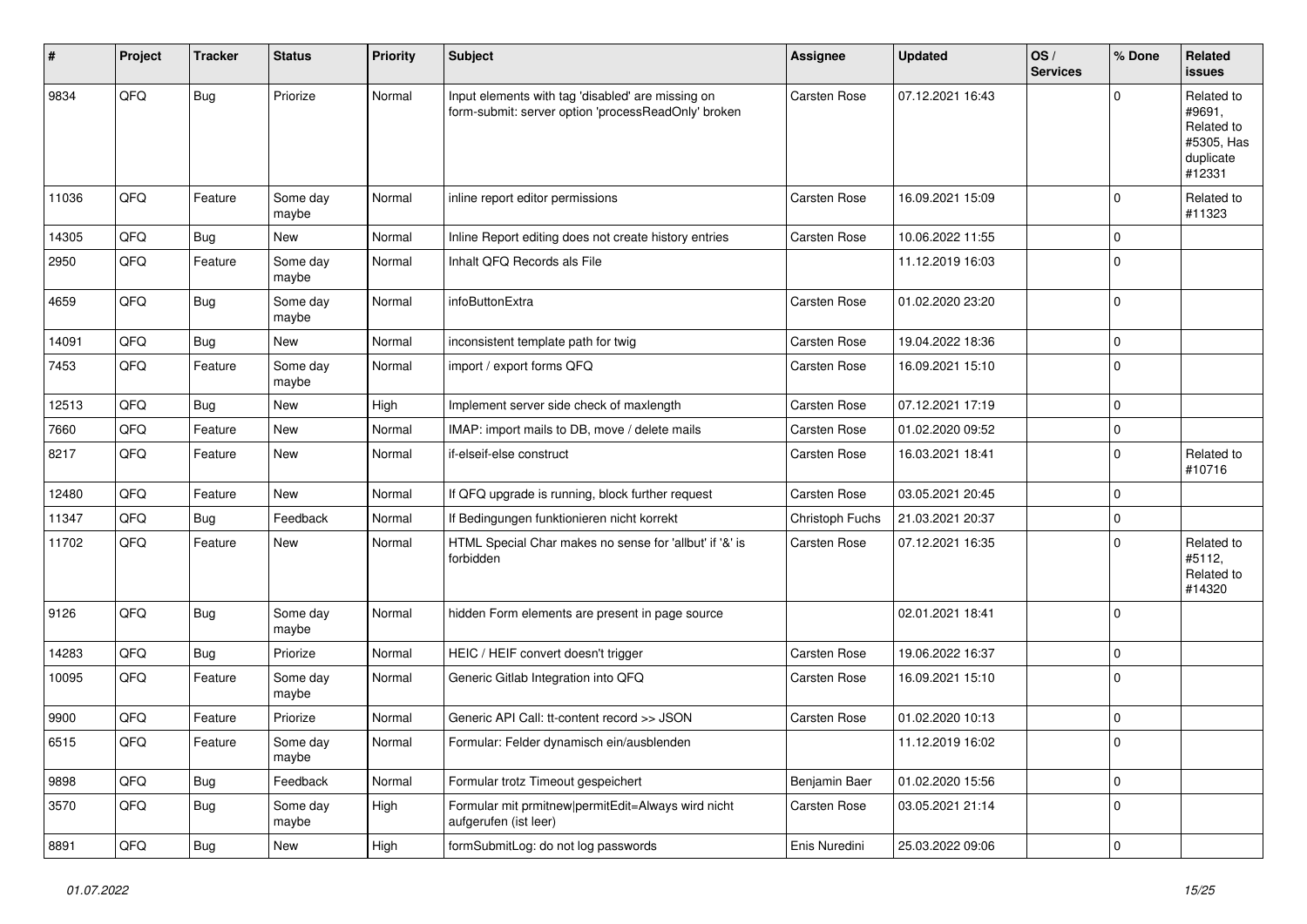| #     | Project | <b>Tracker</b> | <b>Status</b>     | <b>Priority</b> | <b>Subject</b>                                                                                                                      | Assignee            | <b>Updated</b>   | OS/<br><b>Services</b> | % Done      | Related<br>issues         |
|-------|---------|----------------|-------------------|-----------------|-------------------------------------------------------------------------------------------------------------------------------------|---------------------|------------------|------------------------|-------------|---------------------------|
| 6602  | QFQ     | Feature        | <b>New</b>        | Normal          | Formlet: in Report auf Mausklick ein mini-form oeffnen                                                                              | Carsten Rose        | 11.12.2019 16:16 |                        | $\Omega$    |                           |
| 9548  | QFQ     | Feature        | Feedback          | High            | FormElement: Pattern mismatch - optional report only on<br>focus lost                                                               | Benjamin Baer       | 03.05.2021 21:14 |                        | $\Omega$    |                           |
| 10322 | QFQ     | Bug            | <b>New</b>        | Normal          | FormElement / Radio: missing column 'enum' >> FE not<br>reported                                                                    | Carsten Rose        | 07.05.2020 09:37 |                        | $\Omega$    |                           |
| 7890  | QFQ     | Bug            | <b>New</b>        | Normal          | FormElement 'required': extraButtonInfo not aligned                                                                                 | <b>Carsten Rose</b> | 11.06.2021 21:17 |                        | $\Omega$    | Related to<br>#11517      |
| 8034  | QFQ     | Feature        | Priorize          | Normal          | FormElement 'data': 22.22.2222 should not be accepted                                                                               | Carsten Rose        | 01.02.2020 10:13 |                        | $\mathbf 0$ |                           |
| 4008  | QFQ     | <b>Bug</b>     | Some day<br>maybe | Normal          | FormElemen.type=sendmail: wrong 'TO' if 'real<br>name <rea@mail.to>' is used</rea@mail.to>                                          | Carsten Rose        | 11.12.2019 16:03 |                        | $\Omega$    |                           |
| 14395 | QFQ     | Support        | New               | Normal          | FormEditor: Virtual table columns                                                                                                   | Enis Nuredini       | 21.06.2022 16:09 |                        | $\Omega$    |                           |
| 7290  | QFQ     | Feature        | Priorize          | Normal          | FormEditor: title as textarea if LEN(title)>60                                                                                      | Carsten Rose        | 01.02.2020 10:13 |                        | $\Omega$    | Blocked by<br>#7682       |
| 14290 | QFQ     | Feature        | Priorize          | Normal          | FormEditor: Show Table Definition                                                                                                   | Carsten Rose        | 19.06.2022 16:37 |                        | $\Omega$    |                           |
| 8083  | QFQ     | <b>Bug</b>     | <b>New</b>        | High            | FormEditor: primary table list does not respect<br>'indexDb={{indexData:Y}}'                                                        | Carsten Rose        | 03.05.2021 21:14 |                        | $\Omega$    | Has<br>duplicate<br>#6678 |
| 3350  | QFQ     | Feature        | Some day<br>maybe | Normal          | FormEditor: Hilfetext hinter 'checktype'                                                                                            | Carsten Rose        | 11.12.2019 16:02 |                        | $\Omega$    |                           |
| 9537  | QFQ     | Feature        | <b>New</b>        | Normal          | FormEditor: Edit fieldset in FrontEnd                                                                                               | Carsten Rose        | 01.02.2020 23:22 |                        | $\Omega$    |                           |
| 3877  | QFQ     | Feature        | Some day<br>maybe | Normal          | FormEditor: die Felder die aktuell nicht gebraucht werden<br>nur auf readonly/disabled setzen (nicht ausblenden > das<br>irritiert. | Carsten Rose        | 11.12.2019 16:03 |                        | $\Omega$    |                           |
| 6998  | QFQ     | Feature        | Priorize          | Normal          | Form: with debug=on show column information as tooltip of<br>column label                                                           | <b>Carsten Rose</b> | 01.02.2020 10:13 |                        | $\Omega$    |                           |
| 7278  | QFQ     | Feature        | Some day<br>maybe | Normal          | Form: Wert vordefinieren der immer gesetzt wird                                                                                     |                     | 02.05.2021 09:27 |                        | $\Omega$    |                           |
| 12468 | QFQ     | Bug            | <b>New</b>        | Urgent          | Form: update Form.title after save                                                                                                  | <b>Carsten Rose</b> | 03.05.2021 21:12 |                        | $\Omega$    |                           |
| 12156 | QFQ     | Feature        | <b>New</b>        | Normal          | Form: Optional disable 'leave page'                                                                                                 |                     | 03.05.2021 20:45 |                        | $\Omega$    |                           |
| 4443  | QFQ     | Feature        | Some day<br>maybe | Normal          | Form: multiple secondary tables                                                                                                     |                     | 01.02.2020 23:20 |                        | $\Omega$    |                           |
| 6289  | QFQ     | Feature        | <b>New</b>        | Normal          | Form: Log                                                                                                                           | <b>Carsten Rose</b> | 01.02.2020 23:21 |                        | $\Omega$    |                           |
| 3708  | QFQ     | Feature        | Some day<br>maybe | Normal          | Form: input - 'specialchars', 'none'  gewisse tags<br>erlauben, andere verbieten                                                    | Carsten Rose        | 11.12.2019 16:02 |                        | $\Omega$    | Related to<br>#14320      |
| 9773  | QFQ     | <b>Bug</b>     | <b>New</b>        | Normal          | form.parameter.formModeGlobal=requiredOff                                                                                           | Carsten Rose        | 01.02.2020 15:56 |                        | $\Omega$    |                           |
| 9668  | QFQ     | Feature        | Priorize          | Normal          | Form.mode: rename 'hidden' to 'hide'                                                                                                | Carsten Rose        | 05.05.2021 22:14 |                        | $\Omega$    | Related to<br>#6437       |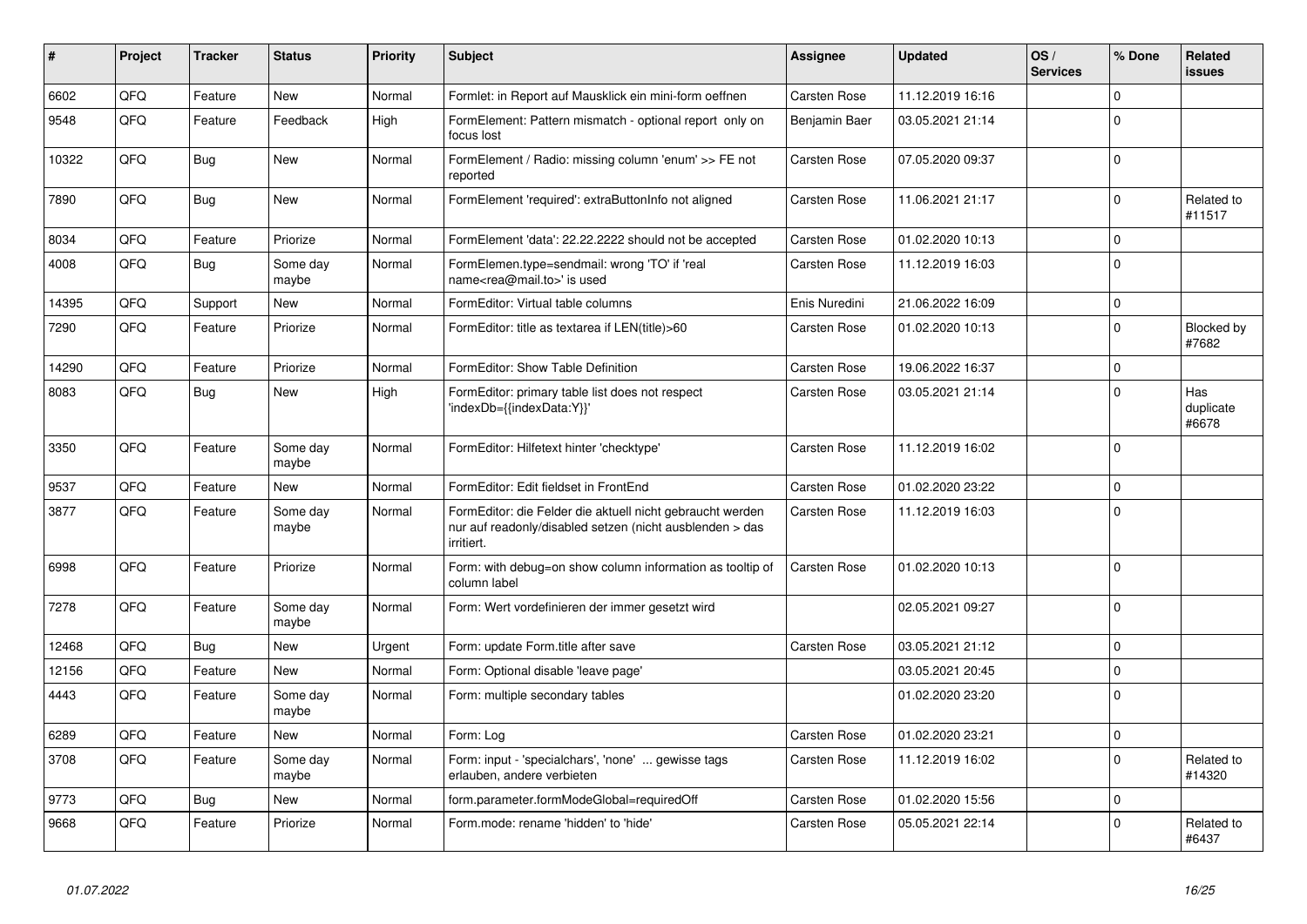| #     | Project | <b>Tracker</b> | <b>Status</b>     | <b>Priority</b> | Subject                                                                                                                                                  | Assignee            | <b>Updated</b>   | OS/<br><b>Services</b> | % Done      | Related<br>issues                                                           |
|-------|---------|----------------|-------------------|-----------------|----------------------------------------------------------------------------------------------------------------------------------------------------------|---------------------|------------------|------------------------|-------------|-----------------------------------------------------------------------------|
| 12581 | QFQ     | <b>Bug</b>     | New               | Normal          | Form.forward=close: Record 'new' in new browser tab ><br>save (& close) >> Form is not reloaded with new created<br>record id and stays in mode=new      | Carsten Rose        | 19.03.2022 17:48 |                        | $\Omega$    |                                                                             |
| 5983  | QFQ     | Feature        | Some day<br>maybe | Normal          | Form Submit (save & update): normalize date/-time FE                                                                                                     | Carsten Rose        | 01.02.2020 23:19 |                        | 0           |                                                                             |
| 14245 | QFQ     | Bug            | New               | Normal          | Form Save Btn bleibt disabled wenn Datumsfeld über<br>Datepicker geändert                                                                                | Enis Nuredini       | 27.05.2022 13:45 |                        | $\mathbf 0$ | Related to<br>#13689                                                        |
| 5557  | QFQ     | Bug            | Some day<br>maybe | Normal          | Form load: STORE RECORD filled, but should be empty                                                                                                      | Carsten Rose        | 01.02.2020 23:19 |                        | $\Omega$    |                                                                             |
| 14322 | QFQ     | <b>Bug</b>     | New               | Normal          | Form Load: by default no scroll (save & close should be<br>visible)                                                                                      | Enis Nuredini       | 15.06.2022 14:12 |                        | $\Omega$    | Related to<br>#14321,<br>Related to<br>#6232                                |
| 12315 | QFQ     | Feature        | Some day<br>maybe | Normal          | Form History (Diffs) / Backups                                                                                                                           | Carsten Rose        | 16.09.2021 15:10 |                        | $\Omega$    |                                                                             |
| 11322 | QFQ     | Feature        | Some day<br>maybe | Normal          | Form Element JSON - (multiline parameter field)                                                                                                          | Carsten Rose        | 16.09.2021 15:10 |                        | $\mathbf 0$ |                                                                             |
| 4756  | QFQ     | <b>Bug</b>     | New               | Normal          | Form dirty even nothing changes                                                                                                                          | <b>Carsten Rose</b> | 11.12.2019 16:16 |                        | $\mathbf 0$ |                                                                             |
| 9602  | QFQ     | Feature        | New               | Normal          | Form definition as JSON                                                                                                                                  | Carsten Rose        | 01.02.2020 23:21 |                        | $\Omega$    | Related to<br>#9600                                                         |
| 12262 | QFQ     | Feature        | ToDo              | Normal          | Form buttons on top: more customable                                                                                                                     | Enis Nuredini       | 17.06.2022 10:44 |                        | $\Omega$    | Related to<br>#13945, Has<br>duplicate<br>#4046, Has<br>duplicate<br>#10080 |
| 11716 | QFQ     | Feature        | New               | Normal          | Form an beliebiger Stelle im Report anzeigen                                                                                                             |                     | 09.12.2020 09:47 |                        | $\mathbf 0$ |                                                                             |
| 10763 | QFQ     | Feature        | New               | Normal          | form accessed and submitted despite logout?                                                                                                              |                     | 16.06.2020 11:43 |                        | $\mathbf 0$ |                                                                             |
| 8336  | QFQ     | Feature        | New               | Normal          | Form > modified > Close New: a) Optional disable popup, b)<br>custom text, c) mode on save: close stay                                                   | <b>Carsten Rose</b> | 01.02.2020 23:22 |                        | $\mathbf 0$ | Related to<br>#8335                                                         |
| 3878  | QFQ     | Feature        | Some day<br>maybe | Normal          | Form 'FormElement': Spalte 'name' typeAhead mit<br>Spaltennamen der Primarytable.                                                                        |                     | 11.12.2019 16:03 |                        | $\Omega$    |                                                                             |
| 3879  | QFQ     | Feature        | Some day<br>maybe | Normal          | Form 'FormElement': Beim Feld 'name' rechts in der Notiz<br>einen Link einblenden - a) aktuelle Definition anzeigen, b)<br>Spalte in der Tabelle anlegen |                     | 11.12.2019 16:03 |                        | $\mathbf 0$ |                                                                             |
| 3880  | QFQ     | Feature        | Some day<br>maybe | Normal          | Form 'Form': anlegen einer Tabelle                                                                                                                       |                     | 14.01.2021 10:12 |                        | $\mathbf 0$ |                                                                             |
| 13716 | QFQ     | <b>Bug</b>     | New               | High            | Firefox ask to store username/password                                                                                                                   | Enis Nuredini       | 30.05.2022 09:31 |                        | $\mathbf 0$ | Related to<br>#13827                                                        |
| 5923  | QFQ     | Feature        | Some day<br>maybe | Normal          | fillStoreSystemBySqlLate                                                                                                                                 |                     | 01.02.2020 23:19 |                        | 0           |                                                                             |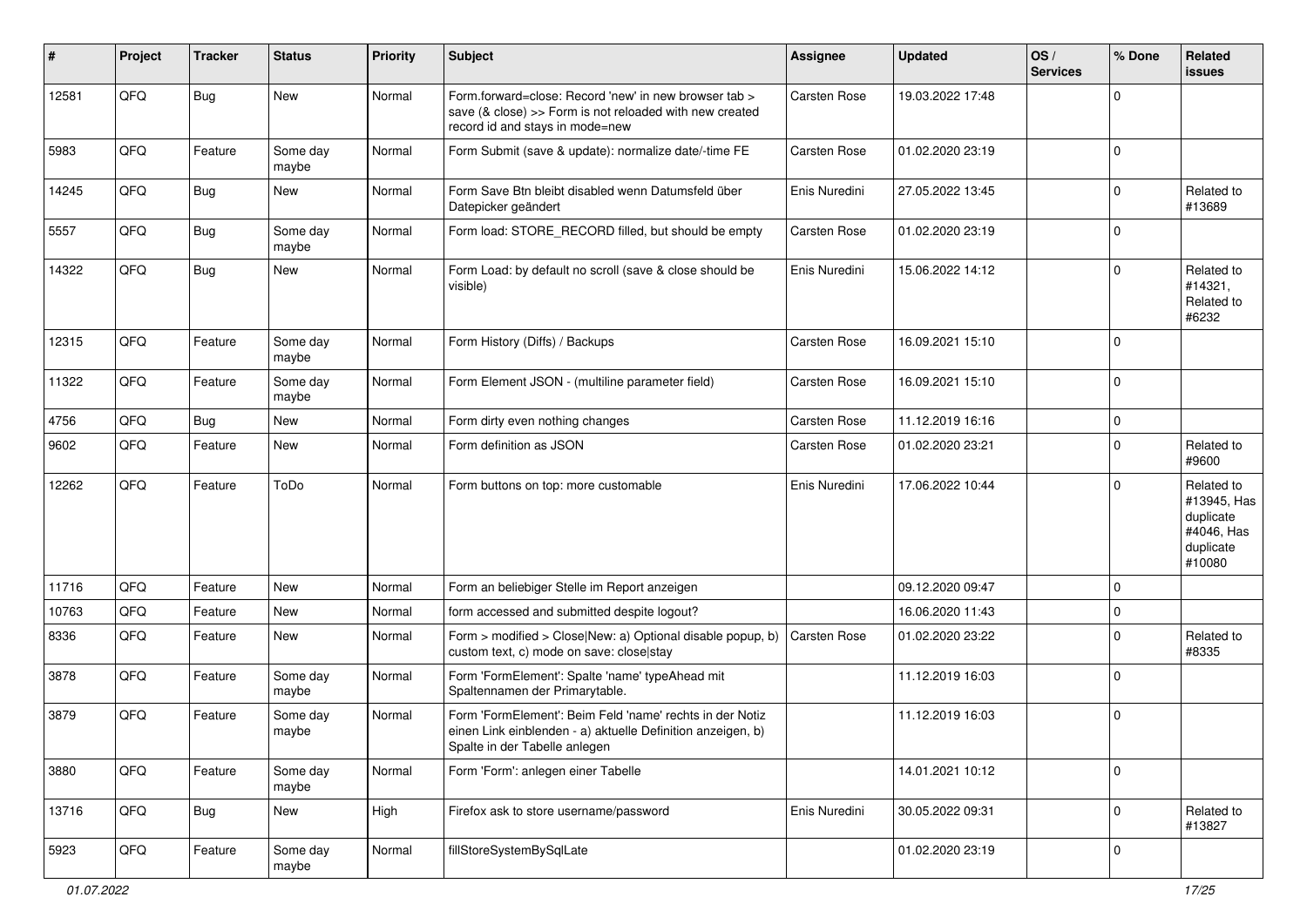| #     | <b>Project</b> | <b>Tracker</b> | <b>Status</b>     | <b>Priority</b> | <b>Subject</b>                                                                                                       | <b>Assignee</b> | <b>Updated</b>   | OS/<br><b>Services</b> | % Done      | Related<br><b>issues</b>                     |
|-------|----------------|----------------|-------------------|-----------------|----------------------------------------------------------------------------------------------------------------------|-----------------|------------------|------------------------|-------------|----------------------------------------------|
| 6462  | QFQ            | <b>Bug</b>     | <b>New</b>        | Normal          | File Upload: Nutzlose Fehlermeldung wenn Datei zu gross                                                              | Carsten Rose    | 01.02.2020 23:21 |                        | $\Omega$    | Related to<br>#6139                          |
| 10003 | QFQ            | Feature        | Priorize          | Normal          | fieldset: stronger visualize group                                                                                   | Benjamin Baer   | 12.02.2020 08:13 |                        | $\Omega$    |                                              |
| 4413  | QFQ            | Feature        | New               | Normal          | fieldset: show/hidden, modeSql, dynamicUpdate                                                                        | Carsten Rose    | 09.02.2022 15:19 |                        | $\Omega$    |                                              |
| 4872  | QFQ            | Feature        | Some day<br>maybe | Normal          | Fields of Typo3 page available in STORE TYPO3                                                                        | Carsten Rose    | 01.02.2020 23:19 |                        | $\mathbf 0$ |                                              |
| 10937 | QFQ            | <b>Bug</b>     | <b>New</b>        | Normal          | Fehler mit abhängigen Select- Feldern beim Positionieren                                                             | Carsten Rose    | 12.11.2020 23:45 |                        | $\mathbf 0$ |                                              |
| 7920  | QFQ            | Feature        | <b>New</b>        | Normal          | FE: Syntax Highlight, Zeinlenumbruch                                                                                 | Carsten Rose    | 01.02.2020 10:03 |                        | $\Omega$    |                                              |
| 7512  | QFQ            | Bug            | New               | Normal          | FE: inputType=number >> 'pattern' is not respected                                                                   | Carsten Rose    | 01.02.2020 23:22 |                        | $\mathbf 0$ |                                              |
| 4444  | QFQ            | Feature        | Some day<br>maybe | Normal          | FE.type=upload: detect mime type                                                                                     |                 | 11.12.2019 16:02 |                        | $\mathbf 0$ | Related to<br>#4303                          |
| 9533  | QFQ            | Bug            | New               | Normal          | FE.type=upload: Check in 'beforeSave' if upload is given                                                             | Carsten Rose    | 01.02.2020 23:22 |                        | $\Omega$    | Related to<br>#11523                         |
| 9534  | QFQ            | <b>Bug</b>     | Priorize          | Urgent          | FE.type=upload: 'Unknown Mode: ID"                                                                                   | Carsten Rose    | 03.05.2021 21:14 |                        | $\Omega$    | Related to<br>#9532                          |
| 8037  | QFQ            | <b>Bug</b>     | Priorize          | Normal          | FE.type=upload (advanced mode): {{slaveld:V}} missing<br>during dynamic update                                       | Carsten Rose    | 01.02.2020 10:13 |                        | $\Omega$    |                                              |
| 9347  | QFQ            | <b>Bug</b>     | <b>New</b>        | High            | FE.type=upload with dynamic show/hidden: required not<br>detected                                                    | Carsten Rose    | 12.06.2021 10:40 |                        | $\Omega$    | Related to<br>#5305.<br>Related to<br>#12398 |
| 12162 | QFQ            | Feature        | <b>New</b>        | Normal          | FE.type=sendmail: personalized mailing (several mails) via<br>template                                               | Carsten Rose    | 03.05.2021 20:45 |                        | $\Omega$    |                                              |
| 10082 | QFQ            | <b>Bug</b>     | <b>New</b>        | Normal          | FE.type=SELECT - 'sanatize' Class                                                                                    | Carsten Rose    | 07.05.2020 09:36 |                        | $\Omega$    | Related to<br>#10081                         |
| 7899  | QFQ            | Bug            | <b>New</b>        | High            | Fe.type=password / retype / required: always complain<br>about missing value                                         | Carsten Rose    | 03.05.2021 21:14 |                        | $\Omega$    |                                              |
| 5877  | QFQ            | <b>Bug</b>     | Some day<br>maybe | Normal          | FE.type=note:bsColumn strange behaviour                                                                              |                 | 01.02.2020 23:19 |                        | $\Omega$    |                                              |
| 9317  | QFQ            | <b>Bug</b>     | New               | Normal          | FE.type=note: with dynamic show/hidden an empty label<br>causes trouble                                              | Carsten Rose    | 01.02.2020 23:22 |                        | $\Omega$    |                                              |
| 8049  | QFQ            | <b>Bug</b>     | <b>New</b>        | Normal          | FE.type=note, column 'value': text moves some pixel to top<br>after save                                             | Carsten Rose    | 01.02.2020 23:22 |                        | $\mathbf 0$ |                                              |
| 5559  | QFQ            | <b>Bug</b>     | <b>New</b>        | Normal          | FE.type = Upload: 'accept' might contain variables                                                                   | Carsten Rose    | 11.05.2020 21:23 |                        | $\mathbf 0$ |                                              |
| 5021  | QFQ            | <b>Bug</b>     | Some day<br>maybe | Normal          | FE.typ=extra - during save displays error 'datum2' already<br>filled in STORE_SIP - the value is stored nevertheless | Carsten Rose    | 01.02.2020 23:19 |                        | $\Omega$    | Related to<br>#3875                          |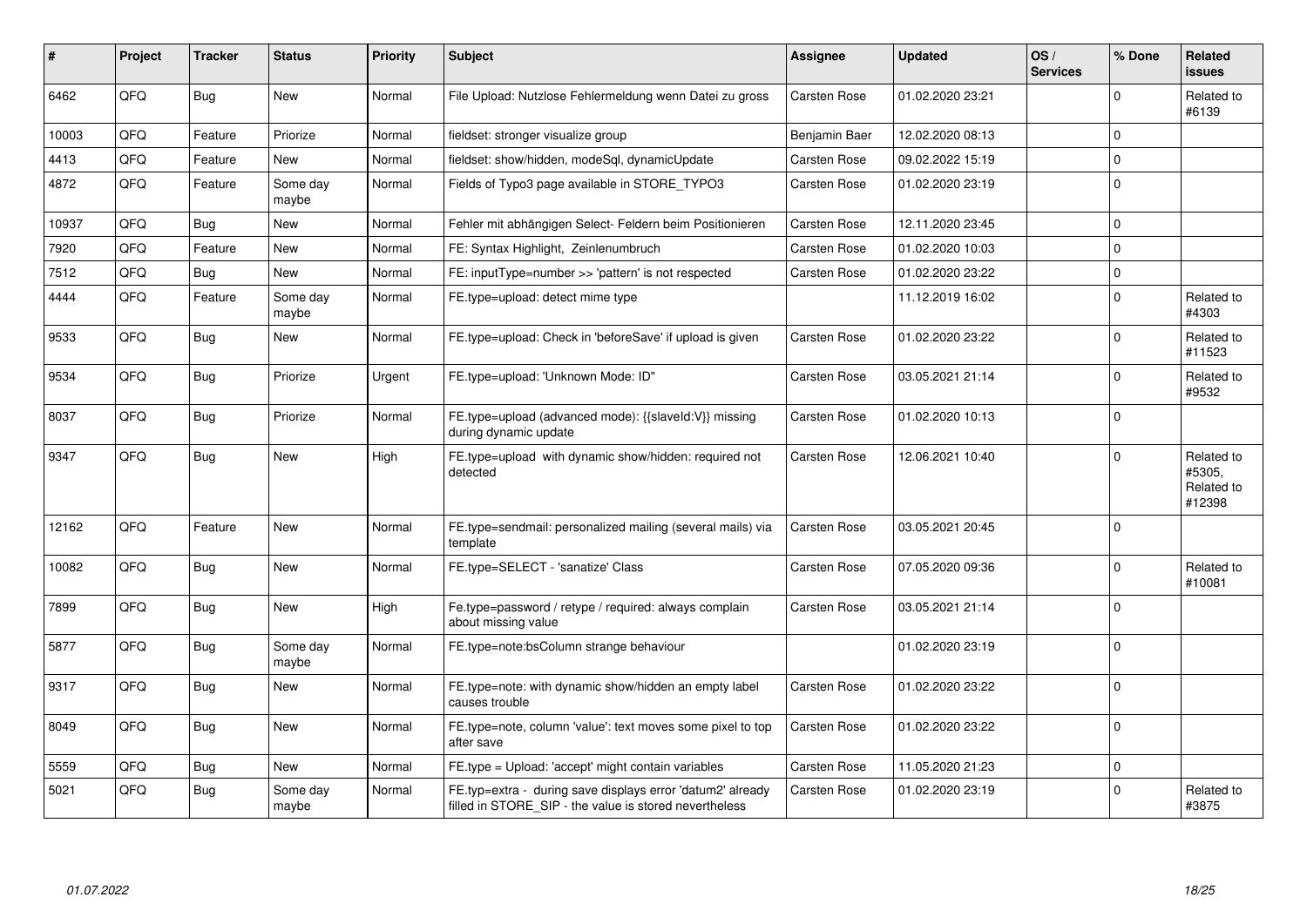| #     | Project | <b>Tracker</b> | <b>Status</b>     | <b>Priority</b> | <b>Subject</b>                                                                            | <b>Assignee</b> | <b>Updated</b>   | OS/<br><b>Services</b> | % Done      | Related<br><b>issues</b>                                              |
|-------|---------|----------------|-------------------|-----------------|-------------------------------------------------------------------------------------------|-----------------|------------------|------------------------|-------------|-----------------------------------------------------------------------|
| 10013 | QFQ     | Feature        | Some day<br>maybe | Normal          | FE.typ=editor: CodeMirror                                                                 | Carsten Rose    | 08.06.2022 10:37 |                        | $\Omega$    | Related to<br>#12611,<br>Related to<br>#12490.<br>Related to<br>#7732 |
| 8277  | QFQ     | Feature        | Priorize          | Normal          | fe.parameter.default=                                                                     | Carsten Rose    | 01.02.2020 23:17 |                        | $\Omega$    | Related to<br>#8113                                                   |
| 7656  | QFQ     | <b>Bug</b>     | Priorize          | Normal          | FE with required, 'pattern' and 'extraButtonLock': always<br>complain about missing value | Carsten Rose    | 01.02.2020 10:13 |                        | $\Omega$    |                                                                       |
| 4536  | QFQ     | Feature        | Some day<br>maybe | Normal          | FE upload: problem with delete if mutliple uploads an<br>FE.name="                        |                 | 01.02.2020 23:20 |                        | $\mathbf 0$ |                                                                       |
| 3547  | QFQ     | <b>Bug</b>     | New               | Normal          | FE of type 'note' causes writing of empty fields.                                         | Carsten Rose    | 01.02.2020 23:21 |                        | $\Omega$    |                                                                       |
| 12040 | QFQ     | <b>Bug</b>     | <b>New</b>        | Normal          | FE Mode 'hidden' für zwei FEs auf einer Zeile                                             | Carsten Rose    | 18.02.2021 10:13 |                        | $\Omega$    |                                                                       |
| 3415  | QFQ     | Feature        | Some day<br>maybe | Normal          | FE Login Box Templatefile                                                                 | Benjamin Baer   | 11.12.2019 16:02 |                        | $\Omega$    |                                                                       |
| 3750  | QFQ     | <b>Bug</b>     | Some day<br>maybe | Normal          | FE in a row: if one violates check, all are red                                           | Carsten Rose    | 11.12.2019 16:03 |                        | $\mathbf 0$ |                                                                       |
| 9531  | QFQ     | <b>Bug</b>     | New               | High            | FE File: Dynamic Update / modeSql / required detected<br>even it not set                  | Carsten Rose    | 11.06.2021 20:32 |                        | $\mathbf 0$ | Related to<br>#12398                                                  |
| 7812  | QFQ     | Feature        | New               | Normal          | FE 'Subrecord' - new option 'subrecordShowFilter',<br>'subrecordPaging'                   | Carsten Rose    | 01.02.2020 23:22 |                        | $\Omega$    |                                                                       |
| 9352  | QFQ     | Feature        | <b>New</b>        | Normal          | FE 'Native' fire slaveld, sqlAfter, sqlIns                                                | Carsten Rose    | 01.02.2020 23:22 |                        | $\mathbf 0$ |                                                                       |
| 8584  | QFQ     | Feature        | Priorize          | Normal          | FE 'Action' - never assign to Container (except Template<br>Group)                        | Carsten Rose    | 01.02.2020 10:13 |                        | $\Omega$    |                                                                       |
| 9862  | QFQ     | Bug            | Priorize          | Normal          | Failed writing to sql mail qfq.log should throw an exception                              | Carsten Rose    | 01.02.2020 10:13 |                        | $\Omega$    |                                                                       |
| 6801  | QFQ     | Feature        | Priorize          | Normal          | Fabric: Maximize / FullIscreen                                                            | Benjamin Baer   | 21.03.2022 09:56 |                        | $\mathbf 0$ |                                                                       |
| 5024  | QFQ     | Feature        | Some day<br>maybe | Normal          | Fabric: Generate PDF with edits                                                           | Benjamin Baer   | 01.02.2020 23:20 |                        | $\Omega$    | Related to<br>#10704                                                  |
| 6972  | QFQ     | Feature        | Some day<br>maybe | Normal          | Fabric Clipboard / cross browser tab                                                      | Benjamin Baer   | 01.02.2020 23:21 |                        | $\Omega$    |                                                                       |
| 8719  | QFQ     | Feature        | <b>New</b>        | Normal          | extraButtonLock: add support for 0/1                                                      | Carsten Rose    | 01.02.2020 23:22 |                        | $\mathbf 0$ |                                                                       |
| 4528  | QFQ     | <b>Bug</b>     | Some day<br>maybe | Normal          | extraButtonLock mit SQLAhead Bug                                                          | Carsten Rose    | 01.02.2020 23:19 |                        | $\mathbf 0$ |                                                                       |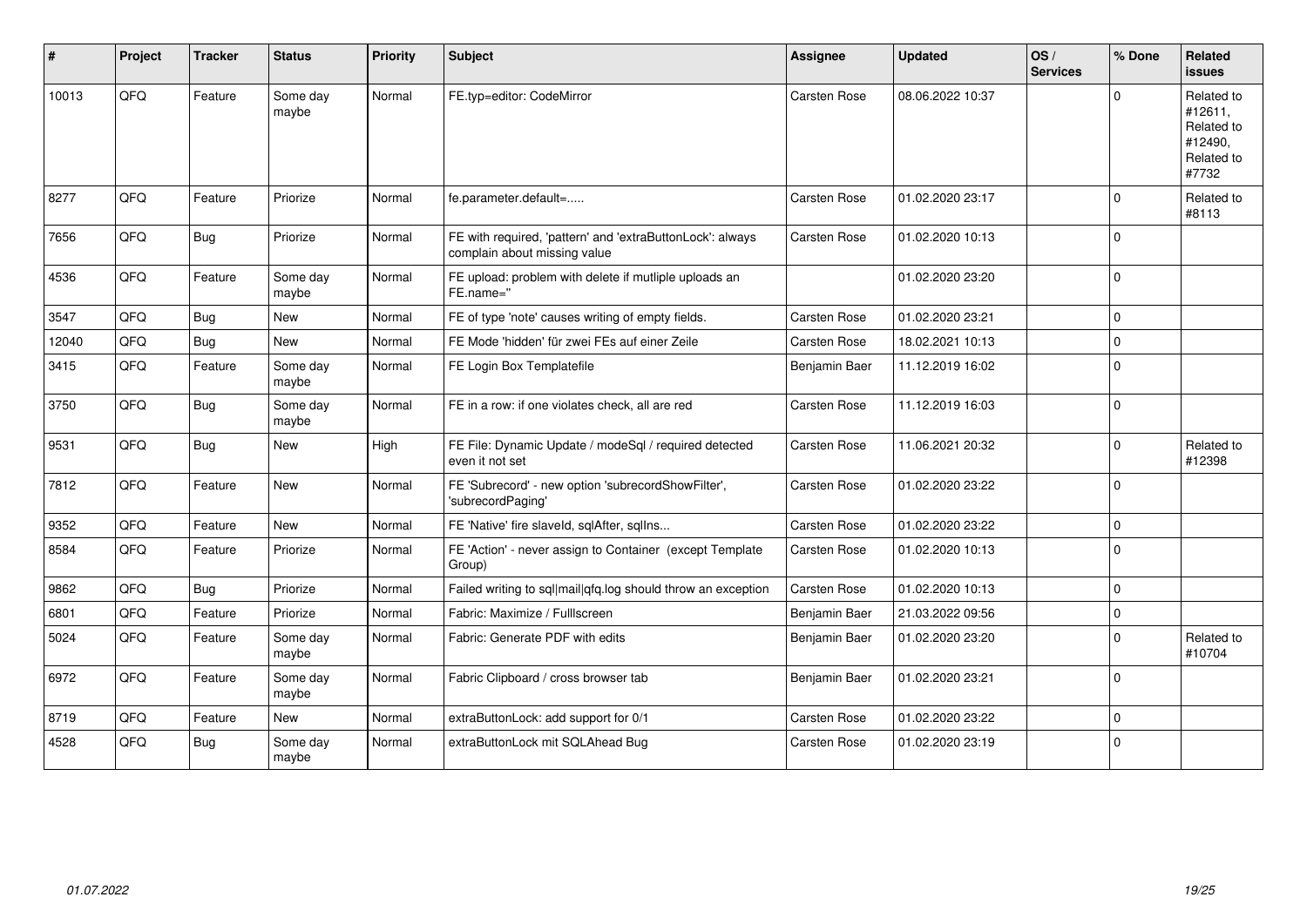| ∦     | Project | <b>Tracker</b> | <b>Status</b>     | <b>Priority</b> | <b>Subject</b>                                                                                                          | Assignee        | <b>Updated</b>   | OS/<br><b>Services</b> | % Done      | Related<br>issues                                                                                                              |
|-------|---------|----------------|-------------------|-----------------|-------------------------------------------------------------------------------------------------------------------------|-----------------|------------------|------------------------|-------------|--------------------------------------------------------------------------------------------------------------------------------|
| 11517 | QFQ     | Bug            | In Progress       | Normal          | extraButtonInfo Broken for multiple FormElements                                                                        | Carsten Rose    | 12.05.2022 13:12 |                        | $\Omega$    | Related to<br>#7890,<br>Related to<br>#3811, Has<br>duplicate<br>#10905, Has<br>duplicate<br>#10553, Has<br>duplicate<br>#6779 |
| 14185 | QFQ     | Feature        | <b>New</b>        | Normal          | External/Autocron.php - better suitable directory                                                                       | Support: System | 28.05.2022 11:03 |                        | $\Omega$    |                                                                                                                                |
| 11217 | QFQ     | Feature        | Some day<br>maybe | Normal          | <b>Extend Script Functionality</b>                                                                                      | Carsten Rose    | 16.09.2021 15:10 |                        | $\Omega$    |                                                                                                                                |
| 3900  | QFQ     | Feature        | Some day<br>maybe | Normal          | Extend documentation of 'Copy / Paste'                                                                                  | Carsten Rose    | 11.12.2019 16:03 |                        | $\Omega$    | Related to<br>#3899                                                                                                            |
| 6594  | QFQ     | Feature        | <b>New</b>        | Normal          | Excel: on download, check if there is a valid sip                                                                       | Carsten Rose    | 01.02.2020 23:21 |                        | $\mathbf 0$ |                                                                                                                                |
| 12024 | QFQ     | Feature        | New               | Normal          | Excel Export: text columns by default decode<br>htmlspeciachar()                                                        | Carsten Rose    | 17.02.2021 23:55 |                        | $\mathbf 0$ | Related to<br>#12022                                                                                                           |
| 10976 | QFQ     | Feature        | <b>New</b>        | Normal          | Excel Export Verbesserungen                                                                                             | Carsten Rose    | 06.08.2020 10:56 |                        | $\mathbf 0$ |                                                                                                                                |
| 10324 | QFQ     | Bug            | New               | Normal          | Excel Export mit Template funktioniert nur, wenn Template<br>vor uid kommt                                              |                 | 30.03.2020 11:20 |                        | $\Omega$    | Related to<br>#10257                                                                                                           |
| 10874 | QFQ     | Feature        | <b>New</b>        | Normal          | Erstellen eines Foreign Keys in der Tabelle "FormElement"                                                               |                 | 13.07.2020 10:11 |                        | $\Omega$    |                                                                                                                                |
| 4328  | QFQ     | <b>Bug</b>     | Some day<br>maybe | Normal          | Error Message: Show FE name/number on problems in FE                                                                    | Carsten Rose    | 01.02.2020 23:20 |                        | $\Omega$    |                                                                                                                                |
| 4330  | QFQ     | Feature        | Some day<br>maybe | Normal          | Error Message: report missing {{ / }} in sqlUpdate, sqlInsert,<br>sqlDelete, sqlAfter, sqlBefore in FE action elements. | Carsten Rose    | 01.02.2020 23:20 |                        | $\Omega$    |                                                                                                                                |
| 9128  | QFQ     | Feature        | New               | Normal          | Error Message: not replaced variables- a) replace back to<br>'{{', b) underline                                         | Carsten Rose    | 01.02.2020 23:22 |                        | $\Omega$    | Related to<br>#9129                                                                                                            |
| 9127  | QFQ     | Bug            | New               | Normal          | Error Message: change 'roll over' color - text not readable                                                             | Carsten Rose    | 01.02.2020 23:22 |                        | $\mathbf 0$ |                                                                                                                                |
| 6912  | QFQ     | Bug            | <b>New</b>        | Normal          | error Message Var 'deadline' already set in SIP - in Form<br>with FE.value={{deadline:R:::{{deadlinePeriod:Y}}}}        | Carsten Rose    | 01.02.2020 23:21 |                        | $\mathbf 0$ |                                                                                                                                |
| 5132  | QFQ     | Feature        | Some day<br>maybe | Normal          | Error Message sendmail missing attachment: more details                                                                 | Carsten Rose    | 01.02.2020 23:19 |                        | $\Omega$    |                                                                                                                                |
| 7547  | QFQ     | Bug            | New               | Normal          | Error Message in afterSave: wrong parameter column<br>reported                                                          | Carsten Rose    | 01.02.2020 23:22 |                        | $\Omega$    |                                                                                                                                |
| 6677  | QFQ     | Bug            | <b>New</b>        | Normal          | Error message FE Action Element: no/wrong FE reference<br>who cause the problem.                                        | Carsten Rose    | 01.02.2020 23:21 |                        | $\mathbf 0$ |                                                                                                                                |
| 9013  | QFQ     | <b>Bug</b>     | <b>New</b>        | Normal          | Error in Twig template not handled                                                                                      | Carsten Rose    | 20.10.2021 13:43 |                        | $\mathbf 0$ |                                                                                                                                |
| 12066 | QFQ     | Bug            | New               | High            | enterAsSubmit: Forward wird nicht ausgeführt                                                                            | Enis Nuredini   | 29.05.2022 09:23 |                        | $\mathbf 0$ |                                                                                                                                |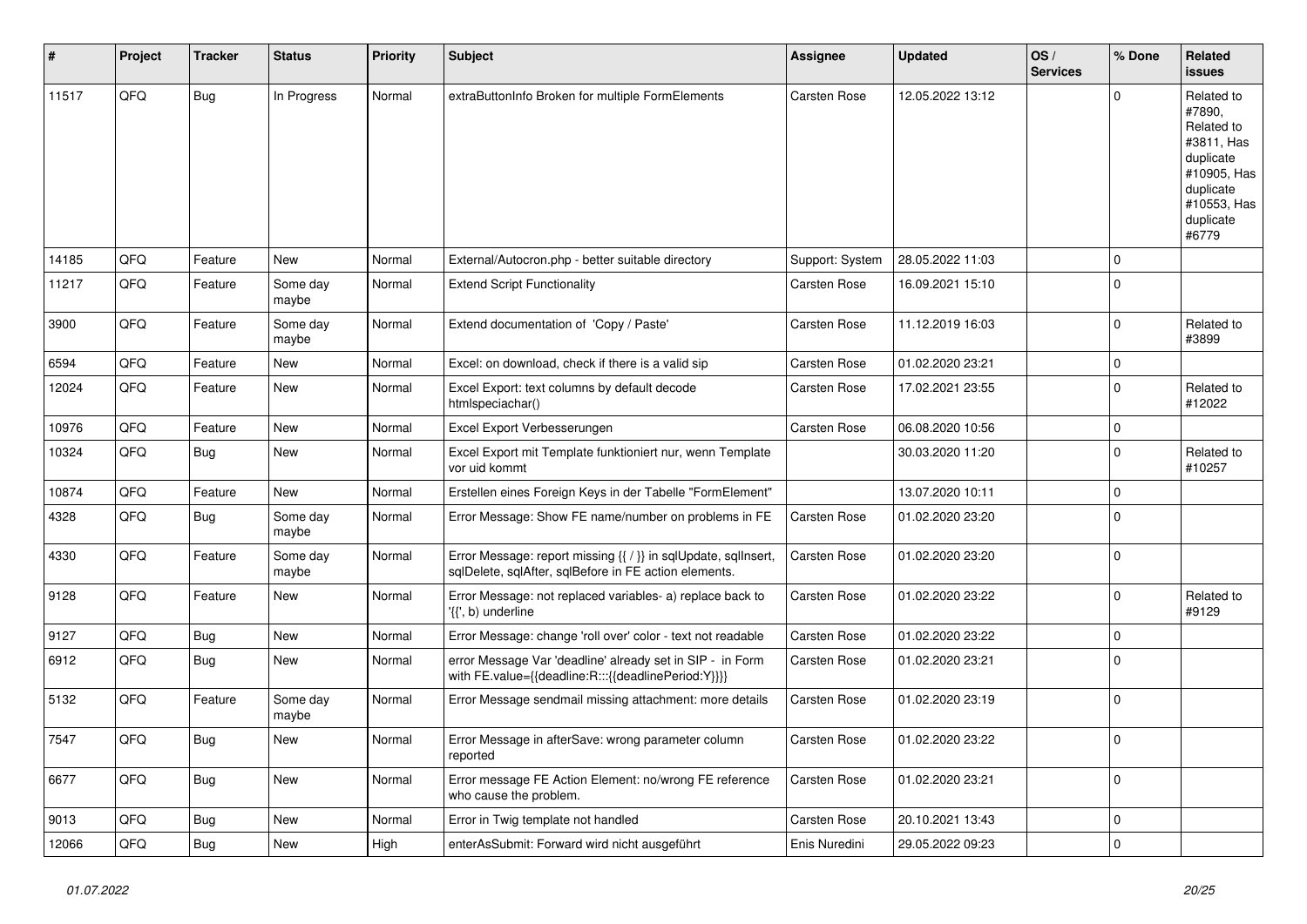| ∦     | Project | <b>Tracker</b> | <b>Status</b>     | <b>Priority</b> | <b>Subject</b>                                                       | Assignee            | <b>Updated</b>   | OS/<br><b>Services</b> | % Done         | Related<br><b>issues</b>                         |
|-------|---------|----------------|-------------------|-----------------|----------------------------------------------------------------------|---------------------|------------------|------------------------|----------------|--------------------------------------------------|
| 13689 | QFQ     | Bug            | <b>New</b>        | Normal          | Enter auf Eingabefeld mit ungültigem Wert führt zu blurry<br>Seite   | Enis Nuredini       | 28.05.2022 10:53 |                        | $\Omega$       | Related to<br>#14245, Has<br>duplicate<br>#11891 |
| 6250  | QFQ     | Feature        | In Progress       | Normal          | Enhance layout: a) Subrecord, b) Subrecord-Title                     | Carsten Rose        | 01.02.2020 23:22 |                        | $\Omega$       | Related to<br>#5391                              |
| 8585  | QFQ     | Feature        | Priorize          | Normal          | Enhance Error message for 'unknown form'                             | Carsten Rose        | 01.02.2020 10:13 |                        | $\mathbf 0$    |                                                  |
| 5579  | QFQ     | Feature        | Some day<br>maybe | Normal          | Enhance Doc / Presentation: variable type 'link column type'         | <b>Carsten Rose</b> | 01.02.2020 23:19 |                        | $\mathbf 0$    |                                                  |
| 3864  | QFQ     | Feature        | New               | Normal          | Encrypt / decrypt field                                              | Enis Nuredini       | 30.06.2022 16:29 |                        | $\Omega$       |                                                  |
| 10759 | QFQ     | Bug            | <b>New</b>        | Normal          | emptyMeansNull - Feld falsch aktualisiert                            |                     | 12.11.2020 23:45 |                        | $\mathbf 0$    |                                                  |
| 12989 | QFQ     | <b>Bug</b>     | <b>New</b>        | Normal          | empty string does not trigger dynamic update                         | Enis Nuredini       | 28.05.2022 11:09 |                        | $\Omega$       |                                                  |
| 9783  | QFQ     | Bug            | <b>New</b>        | Normal          | Email with special characters                                        | Carsten Rose        | 01.02.2020 23:22 |                        | $\mathbf 0$    |                                                  |
| 5893  | QFQ     | Feature        | Some day<br>maybe | Normal          | Edit on double-click                                                 |                     | 01.02.2020 23:19 |                        | $\Omega$       | Related to<br>#5894                              |
| 11460 | QFQ     | Feature        | <b>New</b>        | Normal          | Easier creation of changelog: gitchangelog                           | Carsten Rose        | 12.06.2021 10:20 |                        | $\Omega$       | Related to<br>#13467                             |
| 7109  | QFQ     | Feature        | <b>New</b>        | Normal          | Dynamic Updates: row/element hide                                    | <b>Carsten Rose</b> | 01.02.2020 23:22 |                        | $\mathbf 0$    | Has<br>duplicate<br>#4081                        |
| 6083  | QFQ     | Feature        | Some day<br>maybe | Normal          | Dynamic Update: Value Check via SQL                                  |                     | 11.12.2019 16:02 |                        | $\Omega$       |                                                  |
| 7002  | QFQ     | <b>Bug</b>     | <b>New</b>        | Normal          | Dynamic Update: row does not disappear / appear                      | Carsten Rose        | 01.02.2020 23:22 |                        | $\mathbf 0$    |                                                  |
| 3682  | QFQ     | Bug            | Some day<br>maybe | Normal          | Dynamic update: Radio buttons                                        | <b>Carsten Rose</b> | 11.12.2019 16:02 |                        | $\mathbf 0$    |                                                  |
| 11195 | QFQ     | Bug            | New               | Low             | Dynamic Update: Note not updated if new text is empty<br>(v20.4)     |                     | 25.09.2020 11:14 |                        | $\overline{0}$ |                                                  |
| 4082  | QFQ     | Feature        | <b>New</b>        | Normal          | Dynamic Update: modeSql - useful default                             | Carsten Rose        | 01.02.2020 23:22 |                        | $\pmb{0}$      |                                                  |
| 8106  | QFQ     | <b>Bug</b>     | Some day<br>maybe | Normal          | Dynamic Update: Feld kann nicht auf empty zurückgesetzt<br>werden    | <b>Carsten Rose</b> | 11.12.2019 16:01 |                        | $\Omega$       |                                                  |
| 6224  | QFQ     | Feature        | Priorize          | Normal          | Dynamic update: fade in/out fields                                   | Benjamin Baer       | 21.03.2022 09:50 |                        | $\pmb{0}$      |                                                  |
| 3811  | QFQ     | Bug            | Some day<br>maybe | Normal          | Dynamic Update: extraButtonInfo - Text aktualisieren                 | Carsten Rose        | 11.12.2019 16:03 |                        | $\Omega$       | Related to<br>#11517                             |
| 11504 | QFQ     | Feature        | New               | Normal          | Dynamic Update: Button text update for 'Save',' Close' &<br>'Delete' | Carsten Rose        | 12.11.2020 23:44 |                        | $\mathbf 0$    |                                                  |
| 3216  | QFQ     | Feature        | Some day<br>maybe | Normal          | dynamic update für checkbox label2                                   | Carsten Rose        | 11.12.2019 16:03 |                        | $\Omega$       | Related to<br>#2081                              |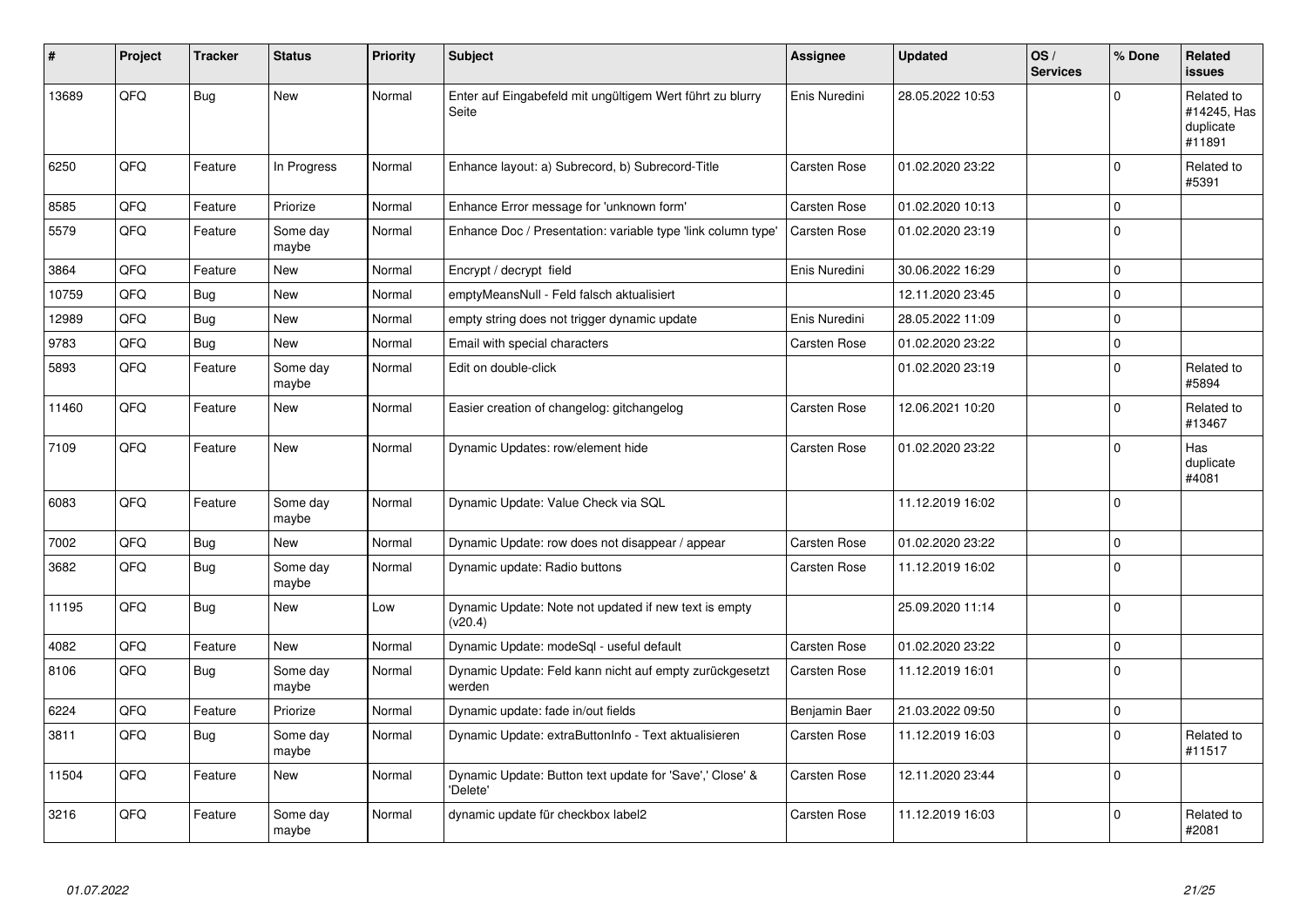| ∦     | Project | <b>Tracker</b> | <b>Status</b>     | <b>Priority</b> | <b>Subject</b>                                                                                                     | <b>Assignee</b>     | <b>Updated</b>   | OS/<br><b>Services</b> | % Done      | Related<br>issues    |
|-------|---------|----------------|-------------------|-----------------|--------------------------------------------------------------------------------------------------------------------|---------------------|------------------|------------------------|-------------|----------------------|
| 4583  | QFQ     | Bug            | Some day<br>maybe | Normal          | Dynamic Update bei TypeAhead Feldern                                                                               | Carsten Rose        | 01.02.2020 23:19 |                        | $\Omega$    |                      |
| 4869  | QFQ     | Feature        | Some day<br>maybe | Normal          | Dynamic Update (show, hide, readonly?, required?) for<br>Template Group Elements                                   | Carsten Rose        | 01.02.2020 23:19 |                        | $\mathbf 0$ | Related to<br>#4865  |
| 12670 | QFQ     | Bug            | New               | High            | Dropdown-Menu classes können nicht mehr angegeben<br>werden                                                        | Carsten Rose        | 07.12.2021 17:19 |                        | $\Omega$    |                      |
| 9975  | QFQ     | <b>Bug</b>     | Priorize          | Normal          | Dropdown Menu: 'r:3' broken                                                                                        | Carsten Rose        | 01.02.2020 10:13 |                        | $\Omega$    |                      |
| 2995  | QFQ     | Feature        | Some day<br>maybe | Normal          | Dropdown JQuery Plugin: 'chosen' - Moeglichkeit um Select<br>Listen mehr Funktion zu geben. Kein Bootstrap noetig. | Carsten Rose        | 11.12.2019 16:03 |                        | $\Omega$    |                      |
| 10119 | QFQ     | Feature        | <b>New</b>        | Normal          | Dropdown (selectlist) & TypeAhead: format and catagorize<br>list                                                   | Carsten Rose        | 07.05.2020 09:36 |                        | $\Omega$    |                      |
| 12603 | QFQ     | Feature        | New               | Normal          | Dropdown (Select), Radio, checkbox:<br>itemListAlways={{!SELECT key, value}}                                       | Carsten Rose        | 19.03.2022 17:47 |                        | $\Omega$    |                      |
| 5562  | QFQ     | Feature        | Priorize          | Normal          | Drag'n'Drop fuer Uploads                                                                                           | Benjamin Baer       | 21.03.2022 09:52 |                        | $\Omega$    | Related to<br>#9706  |
| 7217  | QFQ     | Feature        | Priorize          | Normal          | Download: notice User if `_sip=?` is missing                                                                       | Carsten Rose        | 01.02.2020 10:13 |                        | $\Omega$    |                      |
| 7100  | QFQ     | Feature        | Some day<br>maybe | Normal          | Download: log access, max downloads, time limit                                                                    |                     | 01.02.2020 23:19 |                        | $\Omega$    |                      |
| 6292  | QFQ     | Feature        | <b>New</b>        | Normal          | Download: File speichern mit Hash aber original Filename in<br>der Datenbank vermerken fuer Downloads              | <b>Carsten Rose</b> | 01.02.2020 23:21 |                        | $\Omega$    |                      |
| 10996 | QFQ     | Feature        | <b>New</b>        | Normal          | Download video via sip: no seek                                                                                    | Carsten Rose        | 12.08.2020 14:18 |                        | $\mathbf 0$ |                      |
| 5221  | QFQ     | Bug            | <b>New</b>        | High            | Download Dialog: Bleibt stehen in FF wenn Datei<br>automatisch gespeichert wird.                                   | Carsten Rose        | 03.05.2021 21:14 |                        | $\Omega$    |                      |
| 4293  | QFQ     | Bug            | Some day<br>maybe | Normal          | Download broken if token 'd:' is missing - but no error<br>message                                                 | Carsten Rose        | 11.12.2019 16:03 |                        | $\Omega$    | Related to<br>#7514  |
| 12109 | QFQ     | Feature        | <b>New</b>        | Normal          | Donwload Link: Plain, SIP, Persistent Link, Peristent SIP -<br>new notation                                        | Carsten Rose        | 03.05.2021 20:45 |                        | $\Omega$    | Related to<br>#12085 |
| 3905  | QFQ     | Feature        | Some day<br>maybe | Normal          | Documentation: Best Practice anhand eines Online<br>Bewerbungstools                                                | Carsten Rose        | 11.12.2019 16:03 |                        | $\Omega$    |                      |
| 8316  | QFQ     | Bug            | Feedback          | Normal          | Documentation/Behaviour for Nested Queries and<br>Record-Store confusing                                           | Nicola Chiapolini   | 20.11.2019 09:14 |                        | $\Omega$    |                      |
| 8894  | QFQ     | Feature        | Some day<br>maybe | Normal          | Documentation Tags Usable in QFQ Application                                                                       | Carsten Rose        | 11.12.2019 16:01 |                        | $\Omega$    |                      |
| 14377 | QFQ     | <b>Bug</b>     | New               | Normal          | Documentation > General Tips: white page after migration                                                           | Enis Nuredini       | 19.06.2022 16:37 |                        | $\mathbf 0$ |                      |
| 13460 | QFQ     | Bug            | <b>New</b>        | Normal          | Doc: Password set/reset  password should not processed<br>with 'html encode'                                       | <b>Carsten Rose</b> | 19.03.2022 17:46 |                        | $\Omega$    |                      |
| 8892  | QFQ     | Feature        | Some day<br>maybe | Normal          | Display and Edit SQL Comments in Form Editor                                                                       | Carsten Rose        | 11.12.2019 16:01 |                        | $\Omega$    |                      |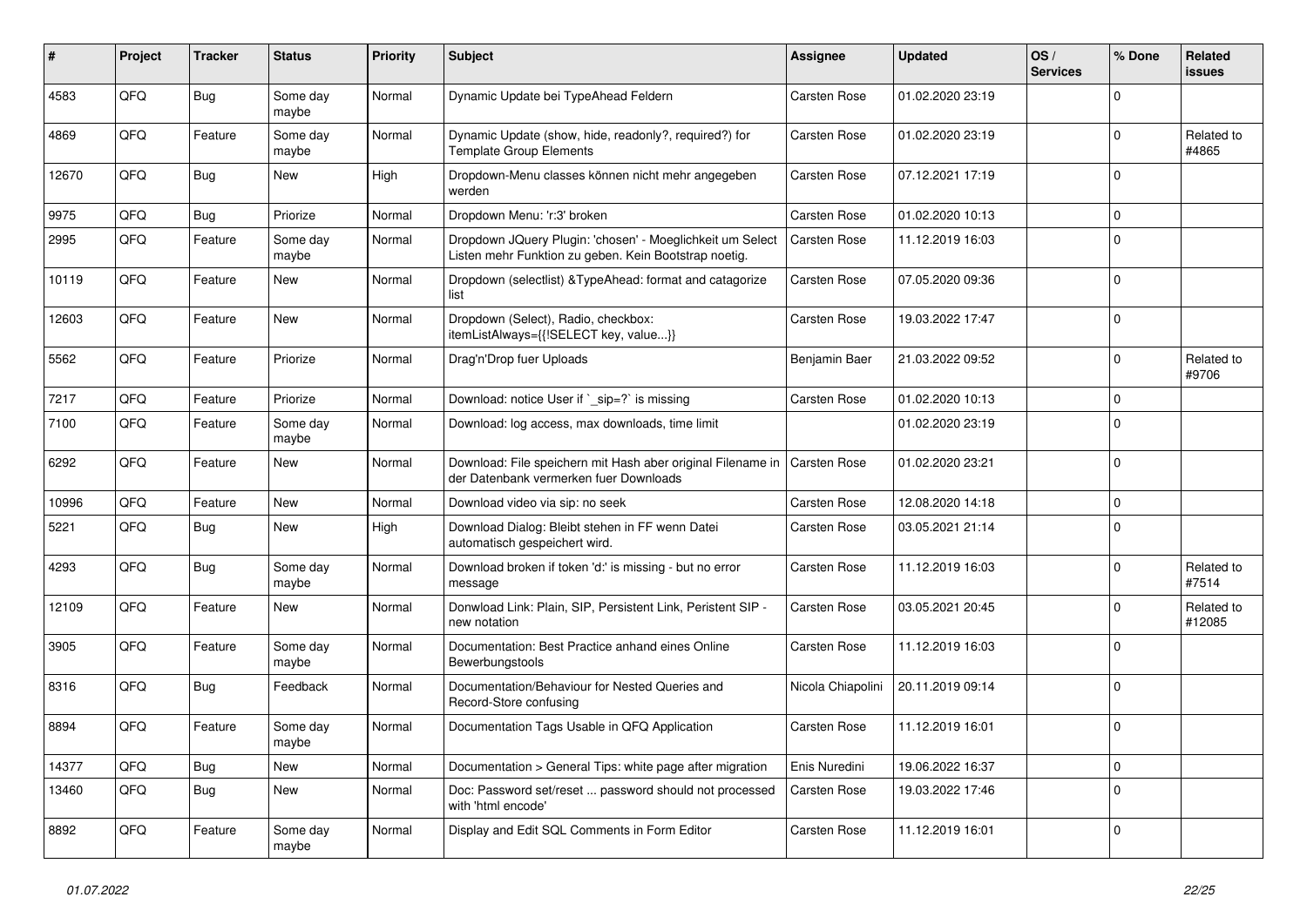| #     | Project | <b>Tracker</b> | <b>Status</b>              | <b>Priority</b> | <b>Subject</b>                                                                                                                                                | Assignee            | <b>Updated</b>   | OS/<br><b>Services</b> | % Done       | Related<br>issues    |
|-------|---------|----------------|----------------------------|-----------------|---------------------------------------------------------------------------------------------------------------------------------------------------------------|---------------------|------------------|------------------------|--------------|----------------------|
| 3458  | QFQ     | Feature        | Some day<br>maybe          | Normal          | Display 'Edit Form Element'-Checkbox on form: should<br>depend on FE Group                                                                                    | Carsten Rose        | 11.12.2019 16:02 |                        | <sup>0</sup> | Related to<br>#3447  |
| 3273  | QFQ     | Feature        | Some day<br>maybe          | Low             | Dirty Flag in Form                                                                                                                                            | Carsten Rose        | 11.12.2019 16:02 |                        | $\Omega$     |                      |
| 12503 | QFQ     | Feature        | Priorize                   | Normal          | Detect dangerous UPDATE statement with missing WHERE                                                                                                          | Carsten Rose        | 05.05.2021 22:09 |                        | 0            |                      |
| 7481  | QFQ     | Feature        | <b>New</b>                 | Normal          | Detect 'BaseUrl' automatically                                                                                                                                | Carsten Rose        | 01.02.2020 23:21 |                        | $\Omega$     |                      |
| 7630  | QFQ     | Feature        | Priorize                   | Normal          | detailed error message for simple upload                                                                                                                      | Carsten Rose        | 01.02.2020 10:13 |                        | $\mathbf 0$  |                      |
| 5850  | QFQ     | Feature        | Some day<br>maybe          | Normal          | Deployment: In QFQ Doc best practice fuer zeitgemaesses<br>Deployment beschreiben                                                                             |                     | 01.02.2020 23:20 |                        | $\Omega$     |                      |
| 13566 | QFQ     | Feature        | Ready to sync<br>(develop) | Normal          | Delete config-example.qfq.php file                                                                                                                            | Carsten Rose        | 23.12.2021 09:25 |                        | $\Omega$     |                      |
| 9348  | QFQ     | Feature        | <b>New</b>                 | Normal          | defaultThumbnailSize: pre render thumbnails                                                                                                                   | Carsten Rose        | 12.06.2021 09:05 |                        | 0            |                      |
| 3331  | QFQ     | Feature        | Some day<br>maybe          | Normal          | Default Tooltip fuer _page? Links: mit Form und Record ID                                                                                                     | Carsten Rose        | 11.12.2019 16:02 |                        | $\Omega$     |                      |
| 3130  | QFQ     | Bug            | Some day<br>maybe          | Normal          | Debug Info's nicht korrekt nach 'New > Save'.                                                                                                                 | Carsten Rose        | 11.12.2019 16:03 |                        | $\Omega$     | Related to<br>#3253  |
| 4627  | QFQ     | Feature        | Some day<br>maybe          | Normal          | dbupdate: all tables - check 'create', 'modified' if it is<br>possible to change to default 'CURRENT TIMESTAMP' and<br>modified 'ON UPDATE CURRENT_TIMESTAMP' |                     | 01.02.2020 23:20 |                        | $\Omega$     |                      |
| 6992  | QFQ     | Feature        | Some day<br>maybe          | Normal          | DB exception: Syntax Highlight                                                                                                                                |                     | 11.12.2019 16:01 |                        | $\Omega$     | Related to<br>#5450  |
| 14303 | QFQ     | <b>Bug</b>     | ToDo                       | Normal          | datetime broken with picker                                                                                                                                   | Enis Nuredini       | 17.06.2022 09:02 |                        | 0            | Related to<br>#12630 |
| 13767 | QFQ     | <b>Bug</b>     | Feedback                   | Normal          | date/time-picker: required shows up/down button orange                                                                                                        | Enis Nuredini       | 16.05.2022 23:16 |                        | $\Omega$     |                      |
| 12337 | QFQ     | Feature        | Some day<br>maybe          | Normal          | Database.php: better caching                                                                                                                                  | Carsten Rose        | 16.09.2021 15:10 |                        | $\Omega$     |                      |
| 4719  | QFQ     | Feature        | Some day<br>maybe          | Normal          | Custom Message in Client in case of 'Browser tab close,<br>modification will be lost'                                                                         |                     | 01.02.2020 23:20 |                        | $\Omega$     |                      |
| 3990  | QFQ     | Feature        | Some day<br>maybe          | High            | custom class definition: add space automatically                                                                                                              | Carsten Rose        | 03.05.2021 21:14 |                        | $\mathbf 0$  |                      |
| 9136  | QFQ     | Feature        | <b>New</b>                 | Normal          | Create ZIP files with dynamic PDFs                                                                                                                            | Carsten Rose        | 01.02.2020 23:22 |                        | 0            |                      |
| 13841 | QFQ     | Feature        | New                        | Normal          | Create PDF via iText - evaluate                                                                                                                               | <b>Carsten Rose</b> | 19.03.2022 17:42 |                        | $\Omega$     |                      |
| 13843 | QFQ     | Feature        | New                        | Normal          | Create JWT via QFQ                                                                                                                                            | Carsten Rose        | 19.03.2022 17:42 |                        | $\mathbf 0$  |                      |
| 10738 | QFQ     | Feature        | Some day<br>maybe          | Normal          | CORS headers for external API requests                                                                                                                        |                     | 10.06.2020 14:00 |                        | $\Omega$     |                      |
| 8089  | QFQ     | Feature        | New                        | Normal          | Copy/Paste for FormElements                                                                                                                                   | Carsten Rose        | 01.02.2020 23:22 |                        | 0            |                      |
| 12330 | QFQ     | Feature        | New                        | Normal          | Copy to input field / text area / TinyMCE                                                                                                                     | Carsten Rose        | 07.04.2021 09:01 |                        | 0            |                      |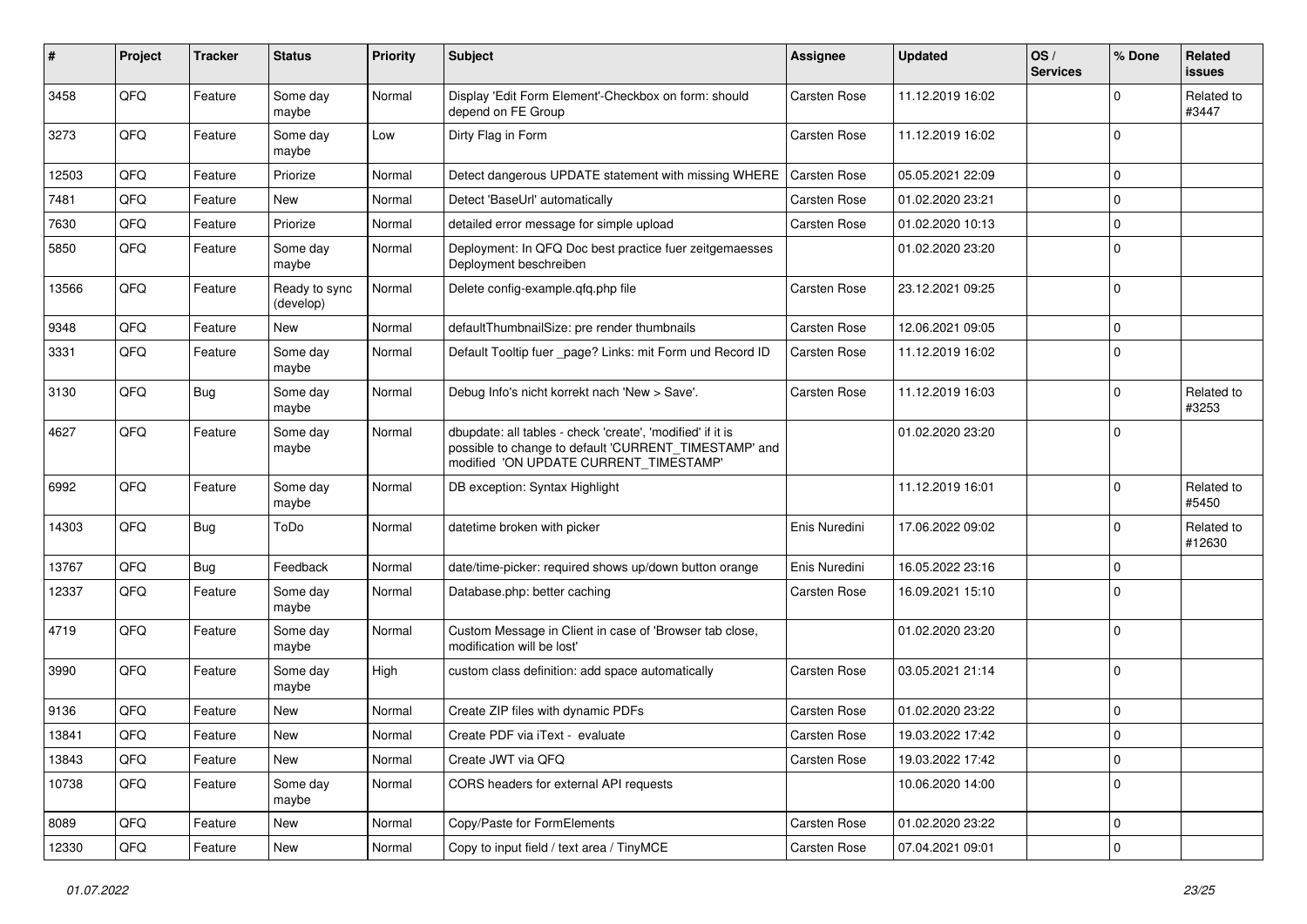| #     | Project | <b>Tracker</b> | <b>Status</b>     | <b>Priority</b> | <b>Subject</b>                                                                                                                | Assignee            | <b>Updated</b>   | OS/<br><b>Services</b> | % Done      | Related<br><b>issues</b>                        |
|-------|---------|----------------|-------------------|-----------------|-------------------------------------------------------------------------------------------------------------------------------|---------------------|------------------|------------------------|-------------|-------------------------------------------------|
| 12327 | QFQ     | <b>Bug</b>     | New               | Normal          | Copy to clipboard: Glyphicon can not be changed                                                                               | Carsten Rose        | 27.12.2021 17:59 |                        | $\Omega$    |                                                 |
| 4650  | QFQ     | Feature        | Some day<br>maybe | Normal          | Convert html to doc/rtf                                                                                                       | Carsten Rose        | 01.02.2020 23:20 |                        | $\mathbf 0$ | Related to<br>#10704                            |
| 12714 | QFQ     | <b>Bug</b>     | <b>New</b>        | Normal          | Conversion of GIF to PDF broken when GIF contains Alpha.                                                                      | Carsten Rose        | 19.03.2022 17:49 |                        | $\mathbf 0$ |                                                 |
| 8082  | QFQ     | Feature        | Priorize          | High            | Contact form without saving record                                                                                            | Carsten Rose        | 07.12.2021 15:20 |                        | $\Omega$    | Related to<br>#8587,<br><b>Blocks</b><br>#11850 |
| 3349  | QFQ     | <b>Bug</b>     | Some day<br>maybe | Normal          | config.qfq.ini: a) vertraegt keine '=' im Value (z.B. Passwort),<br>b) Values sollten in ticks einschliessbar sein (spaces, ) | <b>Carsten Rose</b> | 11.12.2019 16:02 |                        | $\mathbf 0$ |                                                 |
| 4279  | QFQ     | Bug            | Some day<br>maybe | High            | config.linkVars lost                                                                                                          | Carsten Rose        | 03.05.2021 21:14 |                        | $\mathbf 0$ |                                                 |
| 7102  | QFQ     | Feature        | New               | Normal          | Comment sign in report: '#' and '--'                                                                                          | Carsten Rose        | 01.02.2020 23:21 |                        | $\pmb{0}$   |                                                 |
| 6715  | QFQ     | Feature        | Some day<br>maybe | Normal          | Code-Refactoring: dbArray vereinheitlichen                                                                                    | Carsten Rose        | 11.12.2019 16:02 |                        | $\mathbf 0$ |                                                 |
| 4420  | QFQ     | Feature        | Some day<br>maybe | Normal          | Client: Local Storage - store the changes of a form, local in<br>the browser.                                                 | Benjamin Baer       | 11.12.2019 16:02 |                        | $\mathbf 0$ |                                                 |
| 6870  | QFQ     | Feature        | Priorize          | Normal          | Click on '_link' triggers an API call                                                                                         | Benjamin Baer       | 03.01.2022 08:25 |                        | $\mathbf 0$ |                                                 |
| 12476 | QFQ     | Feature        | <b>New</b>        | Normal          | clearMe: a) should trigger 'dirty', b) sticky on textarea resize                                                              | Benjamin Baer       | 04.01.2022 08:40 |                        | $\mathbf 0$ | Related to<br>#9528                             |
| 11057 | QFQ     | <b>Bug</b>     | <b>New</b>        | High            | Checkboxes ohne span.checkmark im Report werden<br>ausgeblendet                                                               | Benjamin Baer       | 03.05.2021 21:12 |                        | $\Omega$    | Related to<br>#11039                            |
| 12163 | QFQ     | Feature        | <b>New</b>        | Normal          | Checkbox: table wrap                                                                                                          | Carsten Rose        | 03.05.2021 20:51 |                        | $\pmb{0}$   |                                                 |
| 11752 | QFQ     | <b>Bug</b>     | <b>New</b>        | Normal          | checkbox renders multiple input elements with same name                                                                       | Carsten Rose        | 17.12.2020 14:58 |                        | $\Omega$    | Related to<br>#11750                            |
| 9669  | QFQ     | Bug            | Some day<br>maybe | Normal          | Checkbox / Template Group: radio/checkbox visible broken<br>after 'add'                                                       | Carsten Rose        | 16.06.2021 13:47 |                        | $\mathbf 0$ | Related to<br>#8091                             |
| 9853  | QFQ     | Feature        | <b>New</b>        | Normal          | Check das SQL / QFQ / Mail Logfile geschrieben wird                                                                           |                     | 09.01.2020 11:15 |                        | $\mathbf 0$ |                                                 |
| 12474 | QFQ     | Feature        | <b>New</b>        | Normal          | Check BaseConfigURL if it is given and the the last char is '/'                                                               | Carsten Rose        | 03.05.2021 20:45 |                        | $\mathbf 0$ |                                                 |
| 13451 | QFQ     | Bug            | New               | Normal          | Character Counter / Max Character: Problem in Safari                                                                          | Carsten Rose        | 15.04.2022 17:18 |                        | $\pmb{0}$   |                                                 |
| 13467 | QFQ     | Feature        | <b>New</b>        | Normal          | ChangeLog Generator                                                                                                           | Carsten Rose        | 19.03.2022 17:46 |                        | $\mathbf 0$ | Related to<br>#11460                            |
| 9781  | QFQ     | Feature        | <b>New</b>        | Normal          | Button: CSS class to make buttons smaller                                                                                     | Carsten Rose        | 01.02.2020 23:22 |                        | $\mathbf 0$ |                                                 |
| 10716 | QFQ     | Feature        | Some day<br>maybe | Normal          | Business Logic mit Externen Skripten                                                                                          | Carsten Rose        | 16.09.2021 15:10 |                        | $\Omega$    | Related to<br>#10713,<br>Related to<br>#8217    |